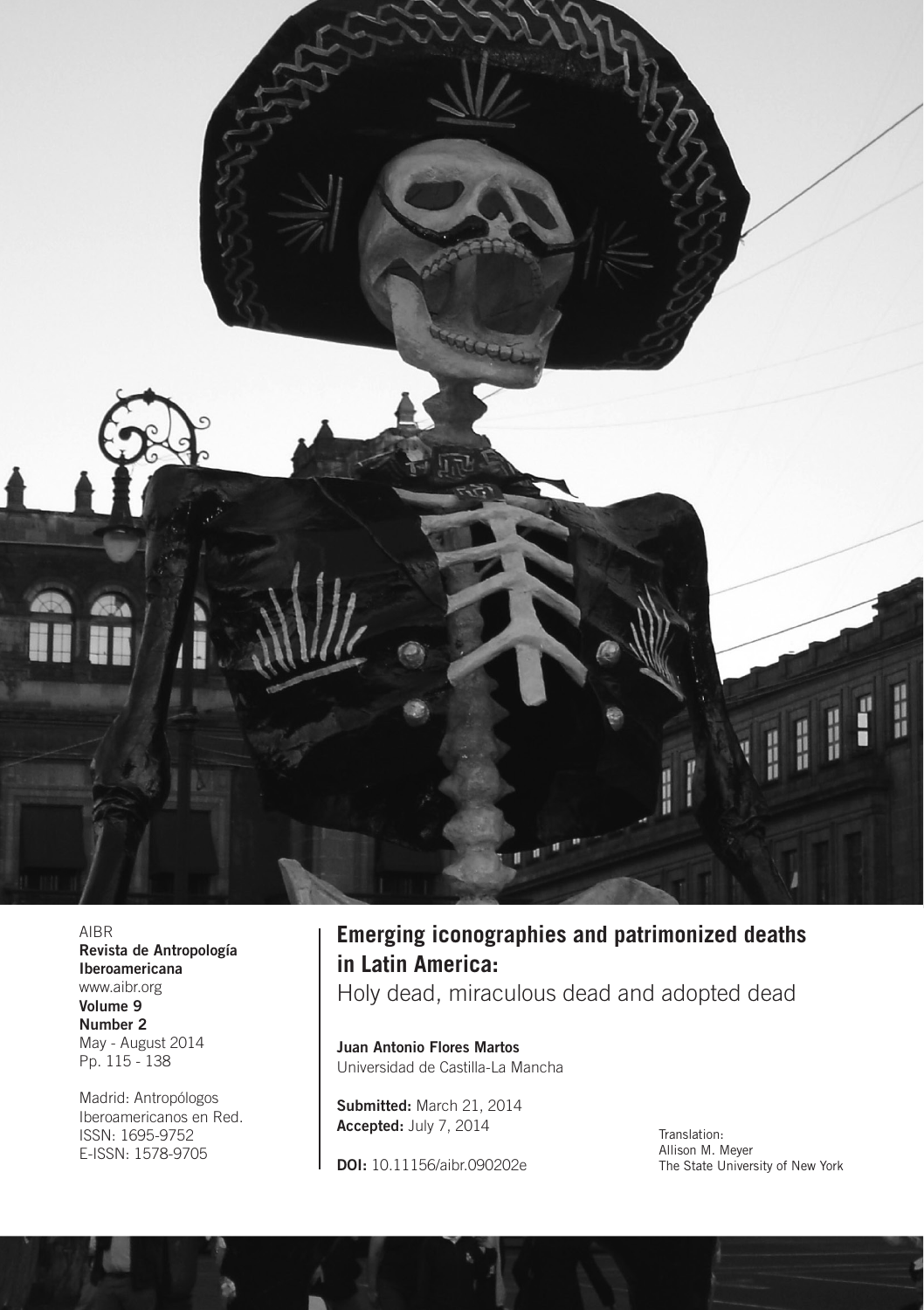# 116 | EMERGING ICONOGRAPHIES AND PATRIMONIZED DEATHS IN LATIN AMERICA

#### ABSTRACT

Ethnographically, I explore imaginaries in Latin American societies where death has a role and relevant agency; as well as its connection to some figures and emerging cults that claim to embody death as a self possession and heritage. From the Santa Muerte in Mexico, I will make a comparison to the processes of cultural patrimonialization of the death in other American societies. I describe the manufacture of miraculous dead —folk saints— in cemeteries, and the processes of «adoption» of Colombia's violence victims of unknown dead citizens —called dead NNs—. These emerging cults connect with the experience of its practitioners to take control of their lives in a precarious state of social vulnerability, homeless state institutions and formal structures. These are considered as «walking dead» that enjoy a very good health.

#### KEY WORDS

Cultural heritage, emerging cults, violence, Holy Death, miraculous dead.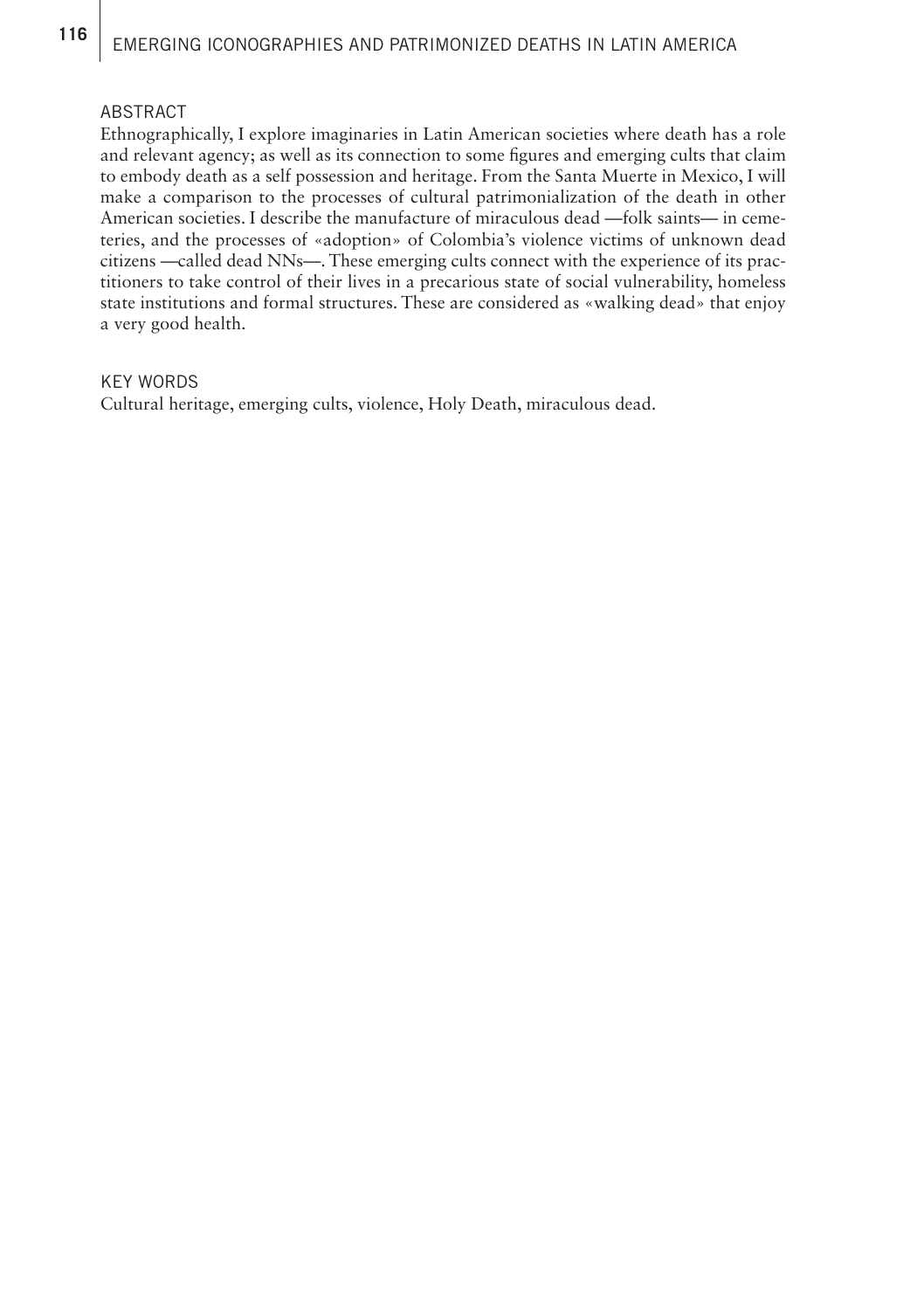### *«I cannot keep talking of God, of life, when it reeks of death.»*

With these words, Gregorio López, one of the vicars of the Cathedral of Apatzingan (Michoacán, Mexico) expressed ad nauseam and demotivation to the daily experience of living between horror and violence, in a territory occupied by the drug trafficking cartel of the Knights Templar (Chouza, 2014). In an ordinariness that «reeks of death» for millions of people in the Latin American societies, it seems difficult to bet and think about life before the absolute power and presence of death in the territories crossed by the suffering of the dead and the living.

In the last ten years, we have witnessed an increasing presence and visibility in the cities, fields, and cemeteries of Latin America of diverse figures that condense and embody in various modes the death as people with powers to intervene in the daily reality of their lives. It is the emergence of unofficial figures, not recognized by the Vatican, that appear to expand the pantheon of the popular Latin American Catholicism and with the people that come to seek their favor exploring new trades, contracts and exchanges. This article tries to make a first approach and comparative analysis of these emerging iconographies of death, based on privileged access to popular processes of *patrimonialization* involved in the development of these cults.

In the following pages I want to expose an ethnographic inquiry and comparative outline on this particular field in American societies. I am initially focusing on the use of the symbols related to the Santa Muerte and the Day of the Dead in Mexico, which I compare to the processes of cultural *patrimonialization* of death in other Latin American territories. Fundamentally, the ethnographic references that allude to this task will be the manufacturing processes of miraculous dead or popular saints in cemeteries of American countries like Venezuela, Colombia, Peru, Brazil, Chile, Cuba or Argentina. I will conclude this comparison with a particular kind of dead-the so called NN dead in Colombia-, and how in some locality of Colombia processes of «adoption» and appropriation of the remains of unidentified bodies and their conversion into miraculous dead are occurring.

In addition to presenting a summary of the conclusions of my previous work on this field<sup>1</sup>, I want to move forward and connect these cases

<sup>1.</sup> (Flores, 2007, 2008 and 2009). Above all were the courses and seminars that have imparted between 2008 and 2013 in Xalapa and Merida, Perugia, Seville, Bologna and Lisbon, which have allowed me to deepen and share my ideas with researchers and lines of analysis on this theme. This work received funding from the R & D project (HAR2011- 25988) Indigenous peoples and Modernity in Latin America (2012- 2014).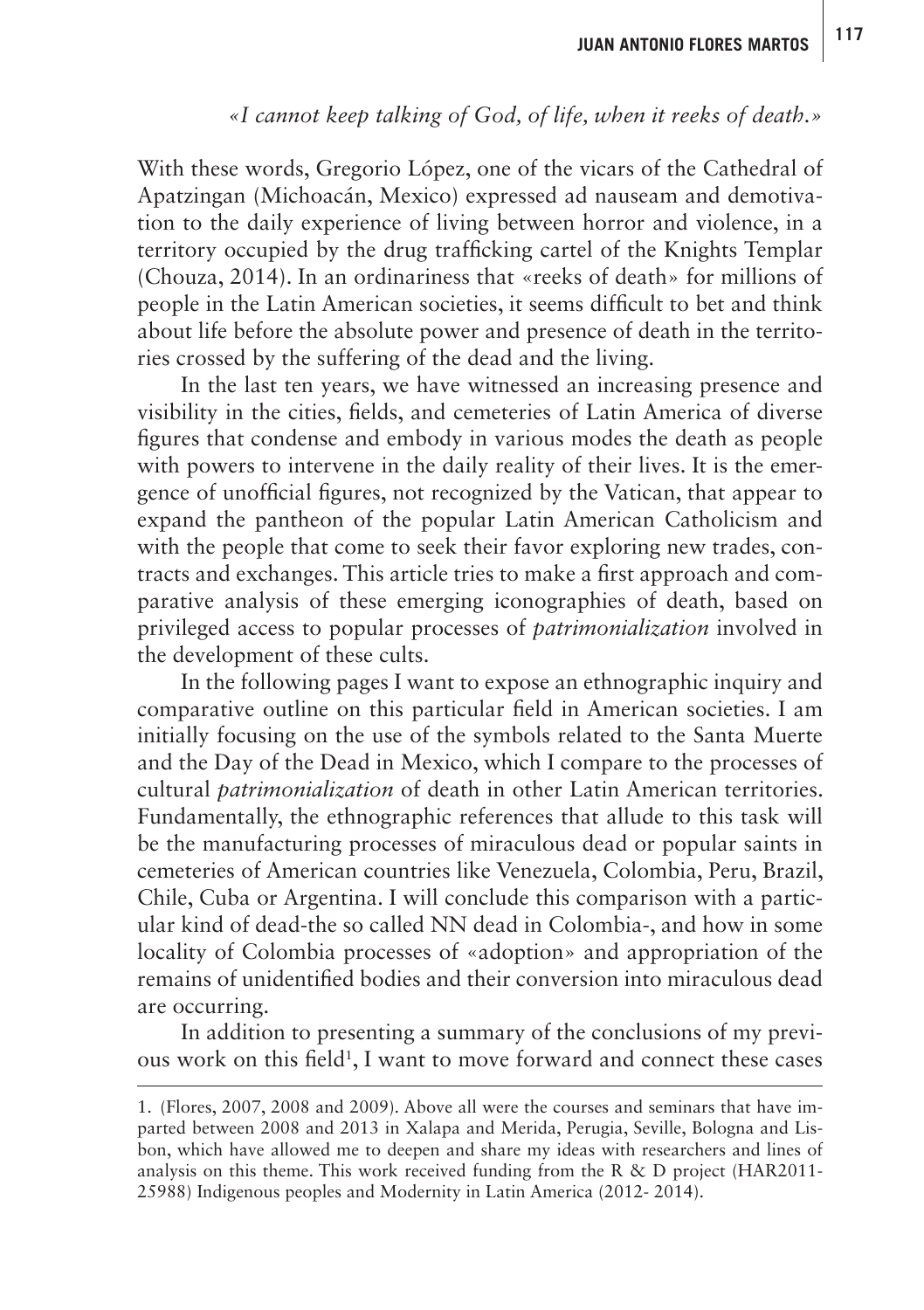discussed with others who are part of evident cases of the *patrimonialization* of death in different societies of Latin America<sup>2</sup>, focusing preferably on rituals and mythical emphasis, in the «spontaneous» ways-and successful-of popular sanctification and miraculous creation of dead in cemeteries. On the term «emerging» to characterize these figures, these complex rituals and cults of Latin America, I am a debtor of the work of Manual Marzal (2002). He was the first to coin the term «emerging cult» or «emerging indigenous cults» (Marzal, 2002: 551) in order to characterize some expressions of broad work that shared popular features of Catholicism, and to which we the social scientists were not paying much attention.

The reader will see that instead of using the terms «the faithful», «devotee» or «believer», the term «petitioner» is preferred for describing ritual practitioners of the various cults analyzed in these pages. I understand that it is more accurate and descriptive than those commonly used. It puts in the foreground the demand and the relationship and pragmatic exchanges established with death or the dead in question. When speaking of communication and ritual exchange of people with «popular saints» established in the graves of the cemeteries of Bogota, Losonczy stated that:

The difference between the notions of the faithful and the petitioner shows separation between a salvation centered perspective for the hereafter, and a religious attitude of appeal to supernatural entities around existential and everyday problems. This difference constitutes the dividing line between a theological religiosity and a more popular one, in contradiction with part of the Catholic dogma. Therefore, the use of the notion of the petitioner replaces the notions of the devotee (Losonczy, 2001: 11 n. 4).

In the following pages I intend to explore ways that seem to point us to a new symbolic and aesthetic order, but also to the expansion and transformation of the pantheon of mystical powers in these societies that share a substrate of popular Catholicism. Given what appears to be cults and emerging iconographies that exploit the topic of death as its own resource, it is important to hone our analysis and theoretical proposals.3

<sup>2.</sup> There are not many anthropological works with a theoretical ambition for the ethnographic study of death in Latin America. We can mention the work of Cipolletti and Langdon (1992), City, Ruz and Iglesias (2003), Flores and Abad (2007), Hidalgo (2011), and the particular value of the monographs of Calavia (1996) and Scheper Hughes (1997).

<sup>3.</sup> In order to address this theoretical challenge, the organizers of a seminar entitled *Theories and emerging practices in Anthropology of Religion* explained the reasons for the event in this way, «to retake the interest of anthropology from that *symbolic malaise* anticipated by Freud and postulated by Mary Douglas or Marc Augé, mulling on cultural and political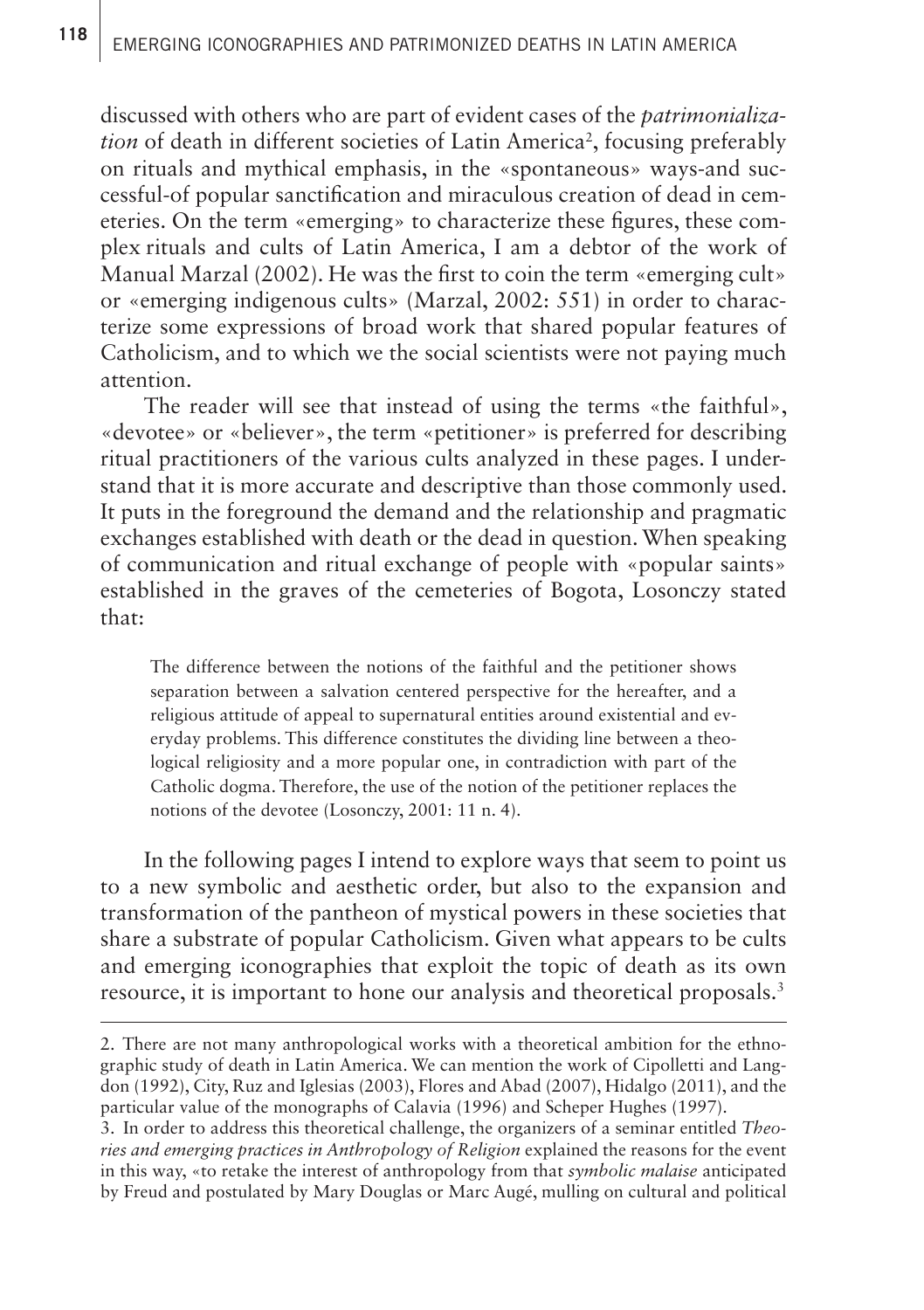Although my interest here is primarily the intangible cultural heritage, I use a definition of cultural heritage of Hernandez (2008: 7) that emphasizes his character building process and selective negotiation of values, closely connected with power structures and the market, in a context of modernity. The figure with which the limited and paradoxical quality of cultural heritage can be characterized, is that of the zombie or living dead of modernity; in the words of Hernandez:

As we all know, zombies are hybrids of dead and living, people who died but not entirely, staying in the ambiguous territory of catatonic life, half death. Cultural heritage behaves like a zombie, you can enjoy better or worse health, but whose energy is the product of an insufflated life from the present by part of live instances that for various reasons are interested in rescuing fragments of the past. The patrimonialized zombie, hybrid product as son of modernity like the Promethean monster Frankenstein, therefore enjoys an artificial life. This a life connected to the machine of the present emergencies, a modern machine with various administrative, economic and technical devices extracted from the patrimonialized zombies meaty zombie fluids in the form of political-identity legitimacy and potentially exploitable commodity, but on the other hand it must regularly inject vital liquids, bureaucratic and rationally administered, to keep the zombie alive (Hernandez, 2008: 34).

*The patrimonialization* of culture can be understood as a new cult of the past, articulated in heritage rituals and in a production of meaning linked to both memory and remembrance (Hernandez, 2008: 32). We are facing a capital field in the production of meaning in contemporary societies, the area of memory that has been addressed even as a kind of global civil religion. The patrimonialized past becomes an object of modern cult (Hernandez, 2008), and it is where some of the most interesting debates are taking place, not only in Latin America but also in the rest of the world.

I am interested in studying processes of unofficial cultural *patrimonialization*, not led by expertise or political discourse. I will focus fundamentally on rituals and cults that *patrimonialize* death, which are not lead or planned «from above» or institutionally, but largely emerged «from below» with the protagonism of the working class.

From Anthropology and other adjacent disciplines we have few critical studies and analyses of the processes of invention and legitimation interested in cultural heritage<sup>4</sup>, lacking in particular the statements of

sense of emerging religions and bringing our discipline to the analysis of its new manifestations and interpretations «(Cornejo, Canton and Llera, 2008: 13).

<sup>4.</sup> See the works of Flores (2009), Villaseñor y Zolla (2012), Fernández (2013) and Dosal (2014). In this sense the words of Villaseñor y Zolla are revealing: «The notion of immaterial cultural heritage has been received in an enthusiastic manner by the member states of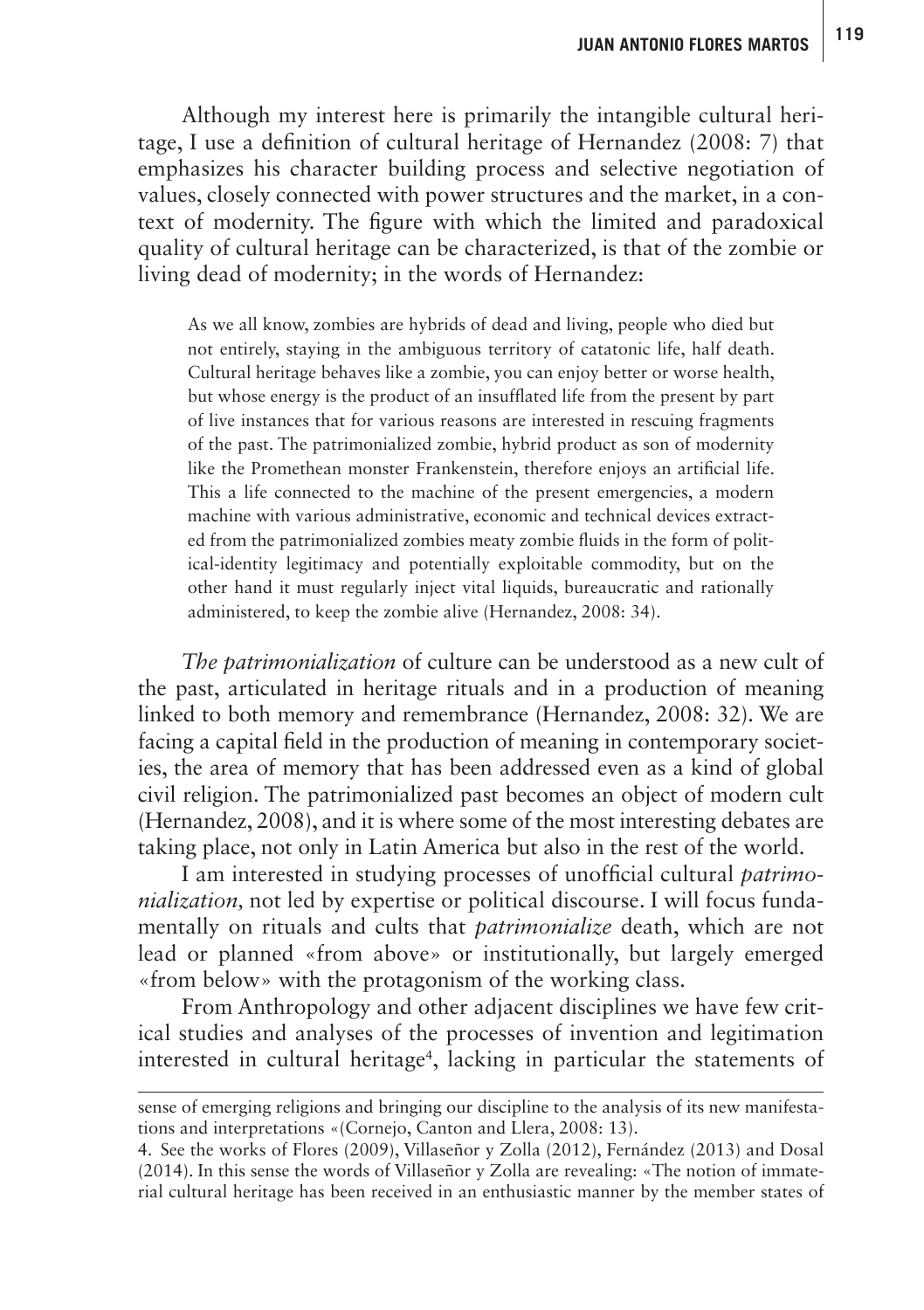UNESCO Oral and Intangible Heritage of Humanity. In this line it is clarified to the reader that we position ourselves in this text in a critical perspective.

## **1. The Holy Death and the Day of the Dead in Mexico**

In the case of the Santa Muerte we are dealing with a cult which is one of the most remarkable Mexican contributions to the spiritual imagery and symbolic globalized repository (Flores, 2007 and 2008). It is of a cult and very modern ritual practice, emerging and newly developing in Mexico. The daily experience of the precariousness of life -socioeconomic crisis, violence and insecurity- among urban Mexican people, and especially in Mexico City during the critical decade of the 90s of the last century, seems to have had correspondence with an accelerated process of what we call «sanctification of death». We also are faced with a «canonized» or popularly sanctified figure, but not at all recognized as such by the Catholic Church, which fights against it with intensity in media and at the institutional level in Mexico.

The first evidences of the existence of Santa Muerte are dating from the first 60 years of the last twentieth century<sup>5</sup>, with very few people and in a familiar way, in the market of Tepito in Mexico City, where a family (that of the lady Enriqueta Romero) worshipped, first in private, in an altar dedicated to the image. This altar will not be out on the street and exposed to public view until 2001, according to lady Enriqueta, a pioneer in this action. In the 90s of last century, especially in its first half, in a period of intense social, economic, and political crisis and with an extreme boom of insecurity and daily violence in the Federal District that was never contemplated before, is when the cult of Santa Muerte «left» these altars and private prayers, and is brought with their images and objects to the public sphere. It appears in markets, streets, bodies (in tattoos, t-shirts and garments adorned with the merchandising of the saint), means of communication and cultural industries, especially in the capital, but quickly expanding

the UNESCO, Mexico among them. But nevertheless, there exists very few critical analyses about the various social, economic and political phenomena behind the *patrimonialization*  of cultural practices. The new conceptualization of the heritage by part of the cultural institutions are inheriting the vices of the traditional conceptualization, among which is found the essentialist vision of heritage, the material and symbolic appropriation of this by the hegemonic groups, the emphasis on the grand and spectacular, and the search for the conservation of the authenticity, defined from external optics to those of the subjects who construct said heritage» (Villaseñor y Zolla, 2012: 75).

5. In the novel *The Children of Sanchez*, Oscar Lewis (1964: 306) talking about women says, «when the husbands walk in love, we pray to the Santa Muerte».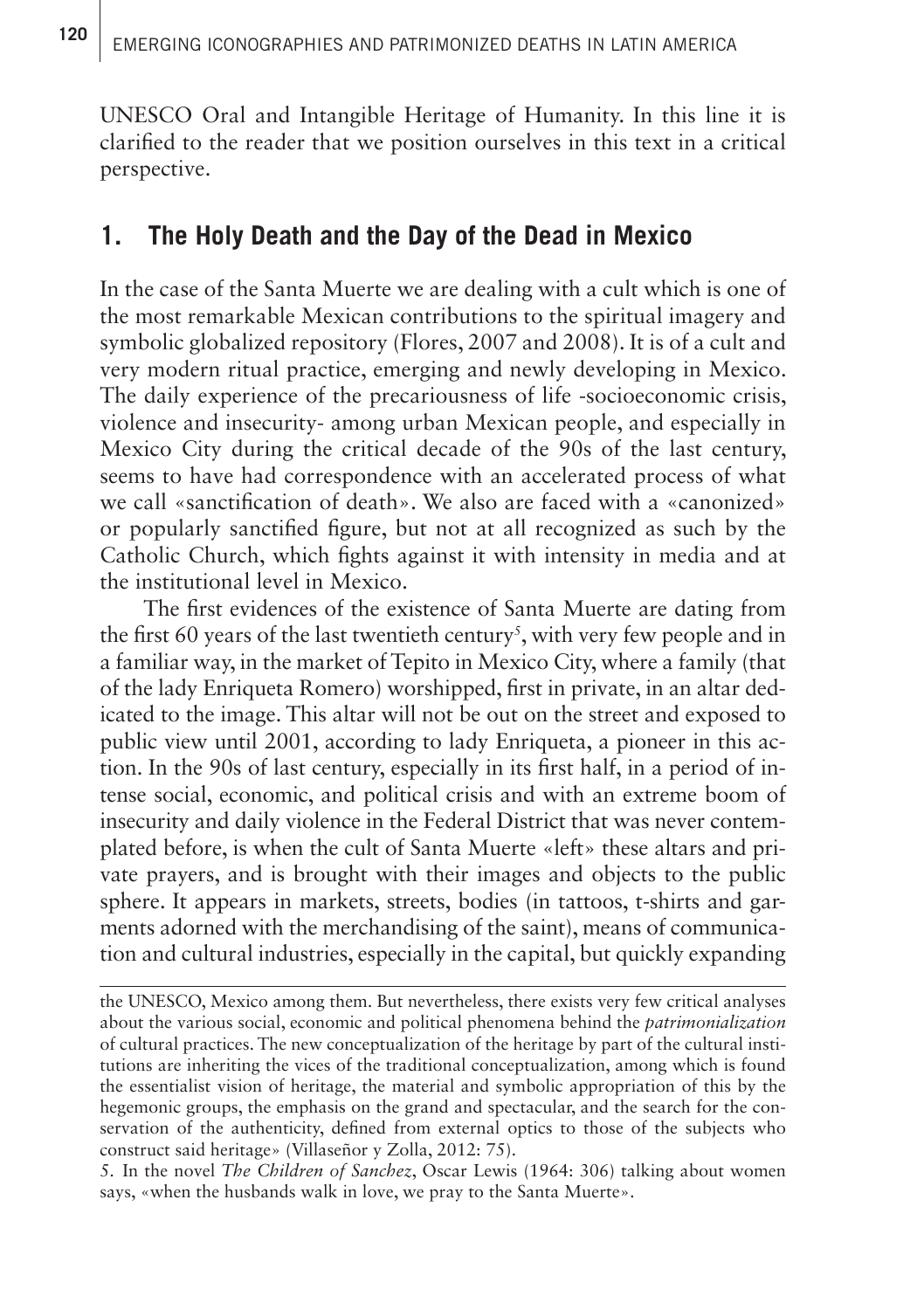to other major Mexican cities, and urban territories and migration crossroads on the US border. It has become a border cult for migrants, in competition with the Virgin of Guadalupe and Juan Soldado.

Without attempting to establish a correlation of cause and effect between the reality of violent deaths and the emergence and spread of the figure of Santa Muerte and devotion among broad layers of the population in Mexico, it is indeed very striking the political-social and vital context that this country has experienced in recent years, the same in which the cult of Santa Muerte has spread not only within the territory of the Republic but also beyond the US border. In other words, there is a close cohabitation between the increase in violent deaths and the rise of the Santa Muerte in Mexico.

Despite shortages and concealment of data available on those killed and forcibly disappeared, we can make a tentative approach to this reality from the Public Security report in Mexico from 2006 to 2012 that the organization Mexico United Against Crime (2013) had published following registration and analysis of various official sources of the Mexican government. For the six years from 2006 to 2012, in which the previous government led the so-called «War on drug trafficking» there is an estimate of more than 114,000 people killed (intentional homicide) according to data from the Executive Secretariat of the National Public Security System, and more than 26,000 disappeared forcefully, according to the Secretary of Government (SEGOB), which makes a total of more than 141,000 people who have experienced physical death, or social violence, a good number of these being officially considered «collateral damage» of the war on drugs on Mexican soil.

It is important to note that we are not facing a pre-hispanic relic, or a «colonial survival» although these are the theories that have been defended in the past decade from grey literature with no ethnographic support. On the contrary, it comes from the popular manufacturing and media complex of a ritual belief in effervescence, currently experiencing different lines and transformation processes.

In recent years the lack of ethnographic and theoretical material existing on the cult has been ameliorated. We only have two solid books on this worship, that of Chesnut (2013), which so far remains the most impactful work of ethnographic and theoretical depth, although centered in the neighborhood of Tepito and some altars of popular neighborhoods of Mexico D.F. The second is the master's thesis of Perla Fragoso (2007). Other articles and works of more limited scope but with contributions and lines of interest are those of Roush (2012), Fragoso (2011), and especially the text of Huffschmid (2012).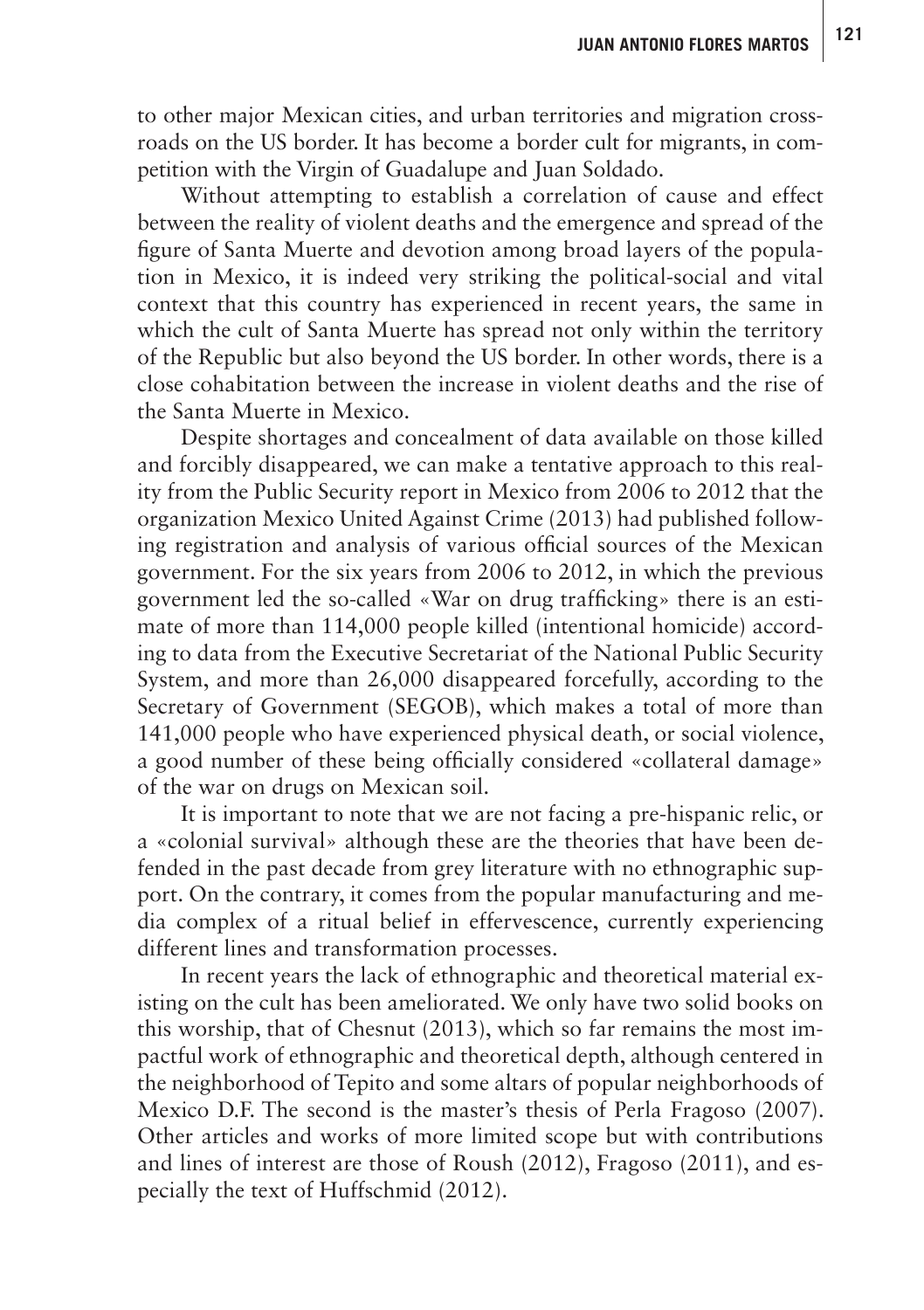The main features of this successful and expansive phenomenon in Mexico, as identified in a previous work (Flores, 2008: 59-63) define the cult as:

a) individualistic, accessible, utilitarian (does not need mediators or ritual specialists);

- b) with commercial logic (it initially arises in the Tepito neighborhood-market);
- c) mestizo, marginal, popular and middle class;
- d) «protector», pragmatic;
- e) Catholic and «cannibal»6 (highly hybridized);
- a) transnational, virtual;
- b) urban, and increasingly rural / indigenous.

Against the more widespread opinion, the majority profile of «petitioners» of the Santa Muerte are not drug traffickers, criminals, prisoners and prostitutes, but corresponds with the group showing a state of social vulnerability that live an «irregular» modernity, using this cult to face their weak structural position (Fragoso, 2007: 45). They are ordinary people, that experienced suffering or social trauma, that feel increasingly abandoned-by the State, the official Church, and where merchants and street vendors condense an increasing majority of the devotees, as Fragoso identifies (2007: 53) and Huffschmid details:

And the traumatized are no longer only the most visibly excluded from the worlds of legality and formality, inhabitants of urban underworlds as sex workers, transvestites or consumers or sellers of illegal substances. They also fall into this temporary space more and more, men and 'ordinary' women, neighbors and merchants, adolescents and elderly, belonging to vulnerable classes and violated, that after having gone through multiple abandonments are in need of new horizons of belonging and sense (Huffschmid, 2012: 105-106).

Those petitioners, from my experience in the Port of Veracruz (2007 and 2008) and as Fragoso recorded (2011: 12), are mostly Catholic. While his Catholicism is open to new searches and experiences: «We are Catholics, but otherwise» he explained a devotee of the Holy Death to

<sup>6.</sup> It is not a syncretic cult, but a «cannibal», a devourer of aesthetic and plastic elements and senses of other traditions and provenances, which are juxtaposed without experiencing a merger - and sometimes a confusion, even in native logic of worship. It is a devotion inserted in the plural field of Mexican popular Catholicism, and at the same time is a hybridized and phagocytic cult of other agencies and symbolic profiles. We may regard the Holy Death as a mutation of the broader and more polymorphous pantheon of powerful Catholic figures, of their saints, of beliefs and rituals, and we can see their importance as an exercise of their flexibility when facing the new times, the new experiential realities of their devotees (Flores, 2008: 61-62).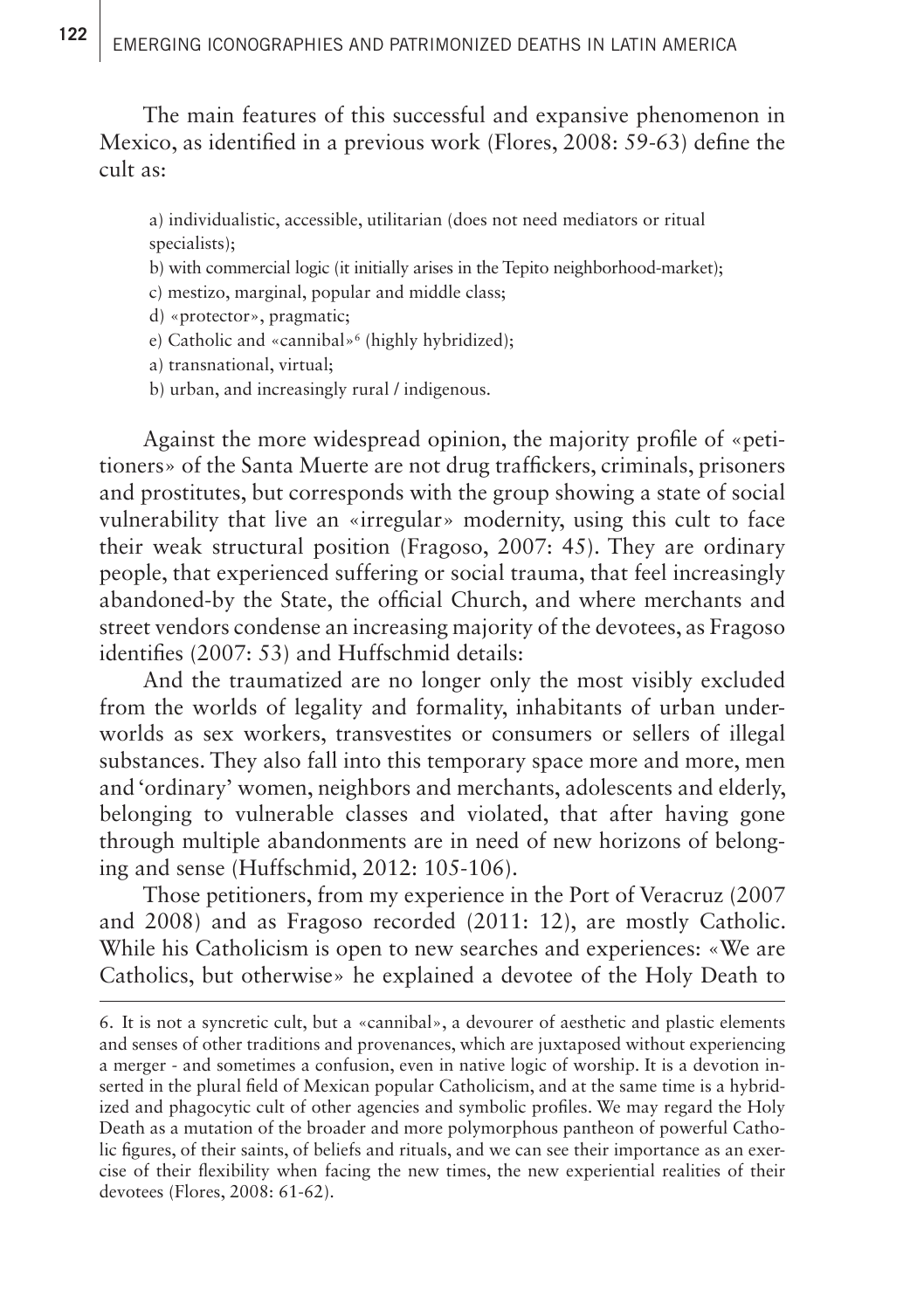Huffschmid (2012: 103). There are also practitioners of what Fragoso qualifies as «multi-religiosity» when linked to cults and rituals in booming in the D.F. such as Santeria and Trinitarian Marian spiritualism (Fragoso, 2011: 12).

We are faced with an iconography that has been successful and chosen by structural groups involved in social vulnerability (Fragoso, 2007 and 2011: 10) and in multiple and permanent desertions<sup>7</sup>. Santa Muerte shows a double iconographic profile.

a) When reflecting a life experience where death is close and omnipresent, the Santa Muerte offers «an expression of a domesticated version of death fit for Catholics and families», said Alfredo Hernandez, writer and scholar of popular Tepito culture (Reyes, 2010: 11).

b) You can contemplate and present yourself to the cult practitioners, exhibiting an overflowing iconography of terror, an aesthetic equivalent to «hyper-violence flooding the country» (Huffschmid, 2012: 102-103).

The predominant features in the imagery of the Santa Muerte would be to Fragoso (2011: 13) three: a righteous and equating Saint, a protective spiritual being and an entity that is «mother of all cycles», of changes and transitions —of constant motion.

Part of the success and boom that has taken this figure has to do with its high pragmatism —it is an incorporating cult<sup>8</sup>—, its dedication to solve small daily problems<sup>9</sup> —more than engage in exceptional miracles and multitude—, engaging the dirty work in a certain way that will demand thousands of petitioners, acting as a sort of trouble shooter (*Fontanera*) of micro-politics. We are facing one of the «dirty saints»<sup>10</sup> having greater visibility and power in Latin America. According to his

9. She is asked that children do well in school, that they do not get addicted to alcohol or drugs, profitability in business or not to be fired in the work, protection against the «black magic» and spells, not to be assaulted or harassed, not to be arrested by the police, that the biweekly salary does not run out fast...

10. «However, all of them [the official saints] no longer seem to meet the new demands for shelter and protection, and enter the field called 'dirty saints' or non-canonical, that they are popularizing especially in poor areas of the city. The most popular in the Mexican capital, is undoubtedly the Santa Muerte»(Huffschmid, 2012: 98).

<sup>7.</sup> «This will perhaps be the key to the enormous popularity of the Santa Muerte in times of multiple, religious, legal or social distresses: unlike other faiths 'The skinny one' (*La Flaquita*) welcomes any person without any prejudice» (Huffschmid, 2012: 105).

<sup>8.</sup> In an interesting work on the hybridization between Cuban Santeria and the Trinidadian-Marian spiritualism, Ortiz and Lagarriga (2007) identified this development of new «utilitarian cults» in Mexican cities and especially in Mexico City, before increasing concern for reducing the problems of daily life and to solve more pressing issues, and less attention on believers of life in the hereafter.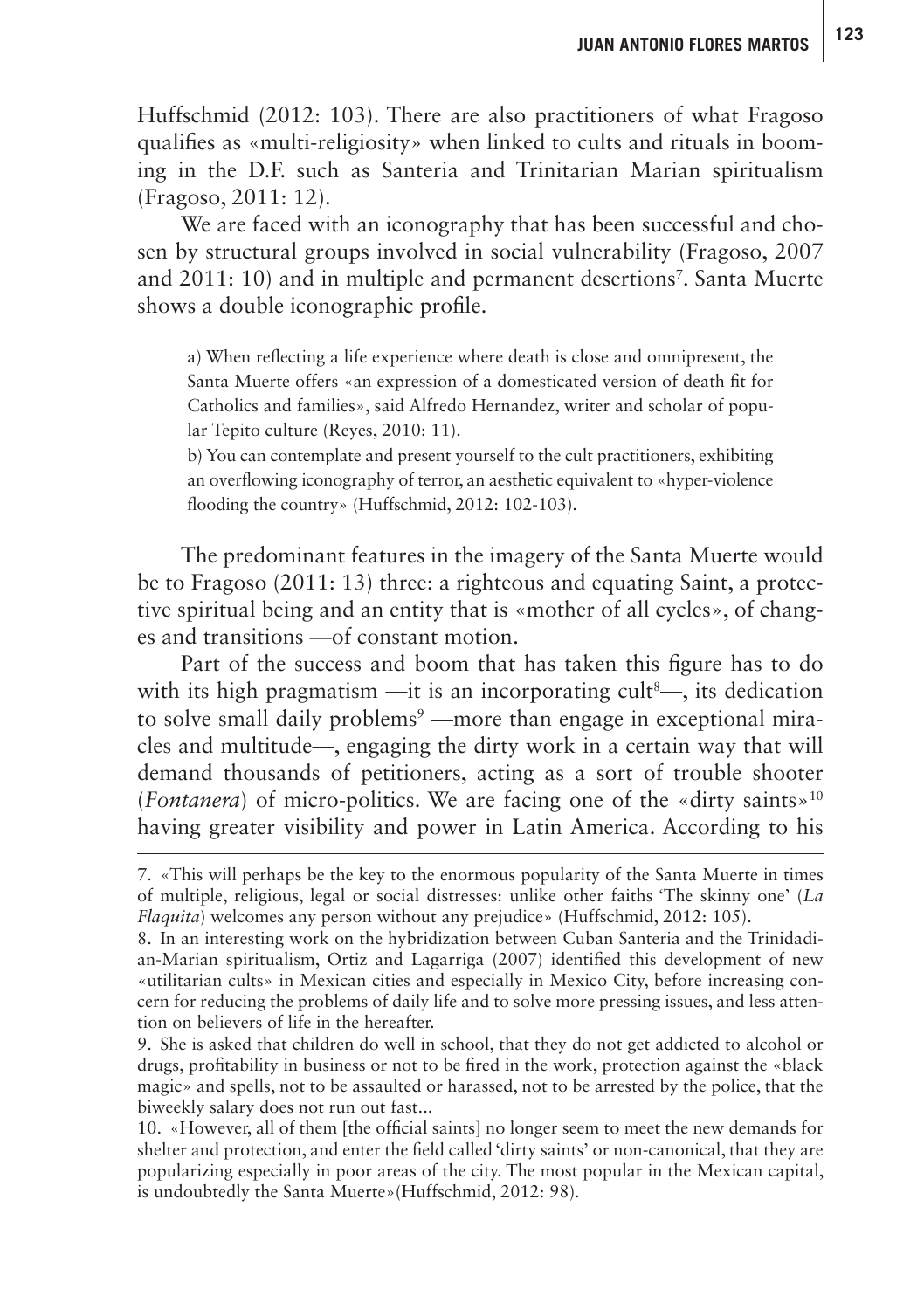devotees, it is the most «effective» saint and is quick in granting favors, including competing with the advantage of other popular saints —but officials— like «San Judas Tadeo» —lawyer of difficult and desperate causes. As says Chesnut: «Many people told me they were devotees of St. Jude, but that it could take months for some favor to be received and sometimes it did not arrive, but with 'The skinny one' (*La Flaquita*) the miracle was quickly received» (Ceballos, 2013).

Stanley Brandes (2006 and 2007) has critically analyzed how the «Mexican» stereotypes (on and of Mexicans) about death, and the processes of *patrimonialization*<sup>11</sup> and policies of popular culture of national rank have shaped «death» as a cultural asset in this country. In this sense, the declaration by UNESCO of the «Day of the Dead» in 2003 as Oral and Intangible Heritage of Humanity, has influenced this aesthetic, social and even ritual success of death in the social fabric of Mexico. It consists of a cultural, symbolic, and aesthetic complex, deeply mestizo (very Mexican to the extent of becoming almost a kind of «national holiday»), but appearing now as a strictly «indigenous holiday», although the argument of UNESCO allows it to be incorporated into the international tourism calendar under a product with a «local flavor with spectacle».

This tourist promotion of the «indigenous» tradition has the support of the Secretaries of Tourism of each corresponding state, and is occasionally promoted by performing altars of death, with instructions such as «do it yourself», so the novice tourists can make their own altar for the dead, if they follow the steps carefully, besides providing an explanation on the 'meaning» of each of the elements of the altar, under the heading «Learn to build an altar of death» when one looks at the promotional web pages. There is a whole spread of the «Days of the Dead» on the Internet (Lomnitz-Adler 2006: 443).

From the 80s of the last century, there would have been an exaltation of the altars and the Day of the Dead, becoming an institutionally fostered ritual of Mexican national identity.12 (Lomnitz-Adler 2006: 429

<sup>11.</sup> For an approach to the process of cultural *patrimonalization* of death in Mexico, and its role in the constitution of the Mexican 'identity' and uses of Mexican nationalism, the most complete and key book is of Lomnitz-Adler (2006). Also useful are academic papers of Peace (1998), Bartra (1987), Westheim (1985) and a review of some literary and artistic works that have provided materials or contributed to the essential foundation for worldwide extension-including that of Rulfo (1955), or Lowry (1947).

<sup>12.</sup> The perspective of analysis of Claudio Lomnitz-Adler explores how death has become a national totem in Mexico, and has been used as a privileged vector in the construction of modern Mexican government and Mexican popular culture: «Instead of envisioning a popular culture of death that preceded the state and then the state manipulated or created a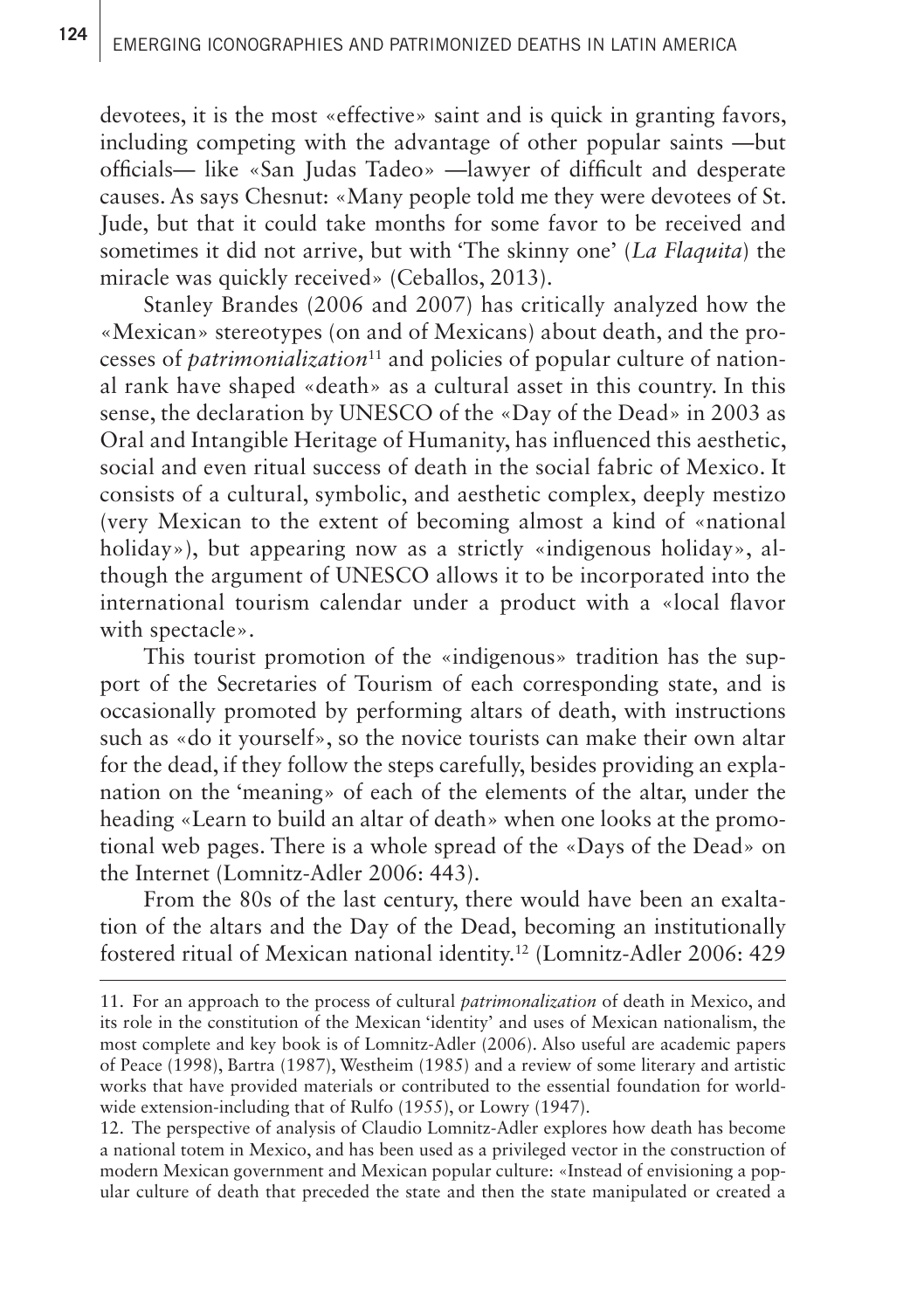and 438-439). These efforts have fueled the power of seduction that death as a traditional holiday has exercised, and continues to exercise on contemporary minds —national *mex*, tourists, intellectuals, artists, and international analysts—. Mexico has become a universal referent, a topic which we might call an aesthetic and an experience —allegedly— what would be a closer view of death as a cultural event, occupying a recognition and a place in the contemporary cultural imagery (Lomnitz-Adler 2006: 442). This coupled with the extreme dissemination of news and reproduction of images of 'red note' concerning deaths in the latent war in the country in relation to drug trafficking, in a social territory particularly prone to these things and the spectacle that death entails, has been a cultural ferment of development and condensation of this new «saint» which has earned the trust of millions of believers in their ubiquitous figure with her omnipresent power. In these scenarios, the only safe bet for many people is death.

From a symbolic, iconographic and historical view, devotion to Santa Muerte is not directly related, in principle, to the Day of the Dead celebrations, popular in Mexico between the mestizo and urban population in general. However, recently, both the rhetoric with which the media refers to the Santa Muerte, as the emphasis on content, elements of its symbolic profile, objects of power or offerings, are revealing a merger between the Santa Muerte and death as the protagonist of the celebration of Day of the dead with their altars for the dead and iconography of the «Catrinas» of the engraver Jose Guadalupe Posada.

These public identity discourses about death and the politics of popular culture that are converging in this strange *patrimonialization* of death and the Mexican, appear to have resulted in a popular movement of sanctification of death: a genuine independent agent, «an arbitrator without mediators «(Lomnitz-Adler 2006: 464) powerful but close, «holy» but present in domestic, public and work places, first among the marginalized or people with a more precarious existence, then among the humble, and now even among the middle classes fearful of the chaos that permeates their cities and their lives. An elusive and changeable figure of power, while ubiquitous, together with those familial deaths honored in shrines and mausoleums, is remarkably attractive to the perception of the middle-class, for the vital fragmentary life experience and for the enjoyment of the curious tourist.

false image of the popular culture, the way the cultural construction of death gave form to the state and popular culture will be explored» (Lomnitz-Adler, 2006: 56).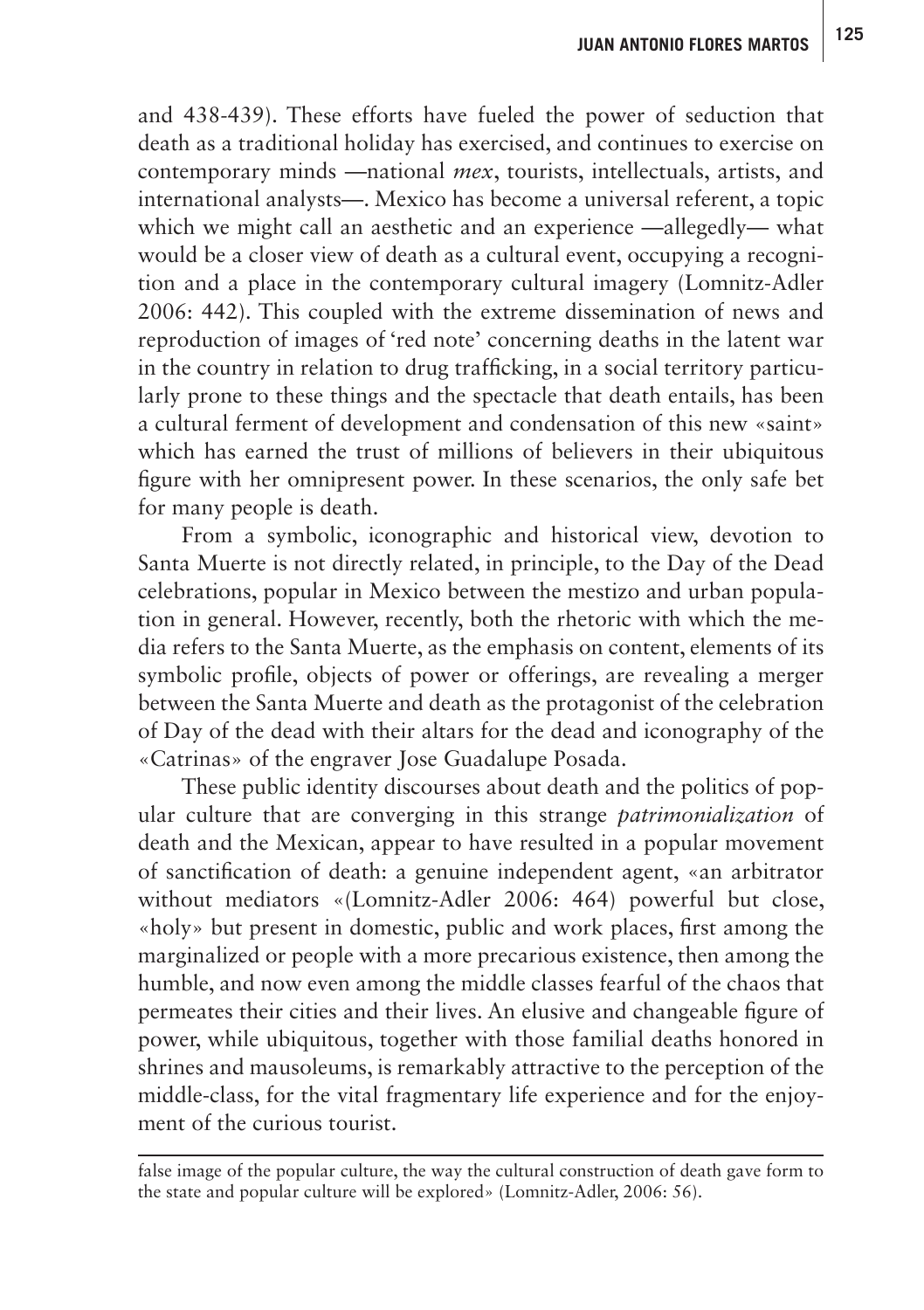#### **2. Miraculous dead**

Since the last decades of the twentieth century, in different Latin American societies the so-called miraculous dead, or popular saints are worshipped entities in which people spontaneously and outside of processes of institutionalization / canonization recognize a quality of living holiness that is unstable and in a constant process of manufacturing.

These miraculous dead are unique individuals who are exalted by their community after death (Franco, 2009: 212), impersonating victims who did not tune in to the social or political order. Thus, solicitors leave cards with their requests, votive offerings, objects related to the «life story» reworked over the specific dead, in the tombs of the cemeteries. It is not my goal to attain a comprehensive record<sup>13</sup> of them, although I will mention below those miraculous dead with a brief «hagiographic» synthesis of each- in which it is reiterated its «bad death» with bodily mutilations and extreme violence reflected on their bodies:

\* Salome Milagrosa (Bogota): There are multiple versions about her life (Losonczy 2001: 12): exploited prostitute, candle seller in the cemetery, laundress or maid. It is said that she lived in the barrio called Egypt or in the one called Perseverancia. She suffered from beatings from her husband and her children deceived her. She died in various forms according to her different devotees: uremia, burned, suffocated, drowned, killed by her mother or for revenge, mangled (they opened her body to get her heart, her breasts, and filled her body with sand and stones).

\* Amelia Goyri, «the Miraculous» (The Havana): A young lady, of Spanish origin and part of the Havana aristocracy, died young at 24 years old from an attack of eclampsia at eight months pregnant, running the same fate as her child. She was buried in a bronze coffin in the Colón Cemetery in Havana, with the body of her daughter placed between her legs, and being exhumed years later found her uncorrupted and with the body of the girl in her arms.

\* Botitas Negras (Calama, Chile): A prostitute14 whose body was found by miners, with tall black boots and with a mutilated body: she was found without breasts or a scalp, missing nerves and skin of the face

<sup>13.</sup> Above all it has been in the last decade when the strongest and most suggestive ethnographic works in this field appear. Important, among others, are the contributions of Losonczy (2001), Carozzi (2005 and 2006), Freitas (2007), Graziano (2007), Lozano (2007), Franco (2009) and Pávez and Kraushaar (2010).

<sup>14.</sup> The discursive confluence of sexuality, desire and violence, and the redefinition of prostitutes killed as popular Saints in Chilean mining towns is highlighted by the recent work of Kraushaar (2013).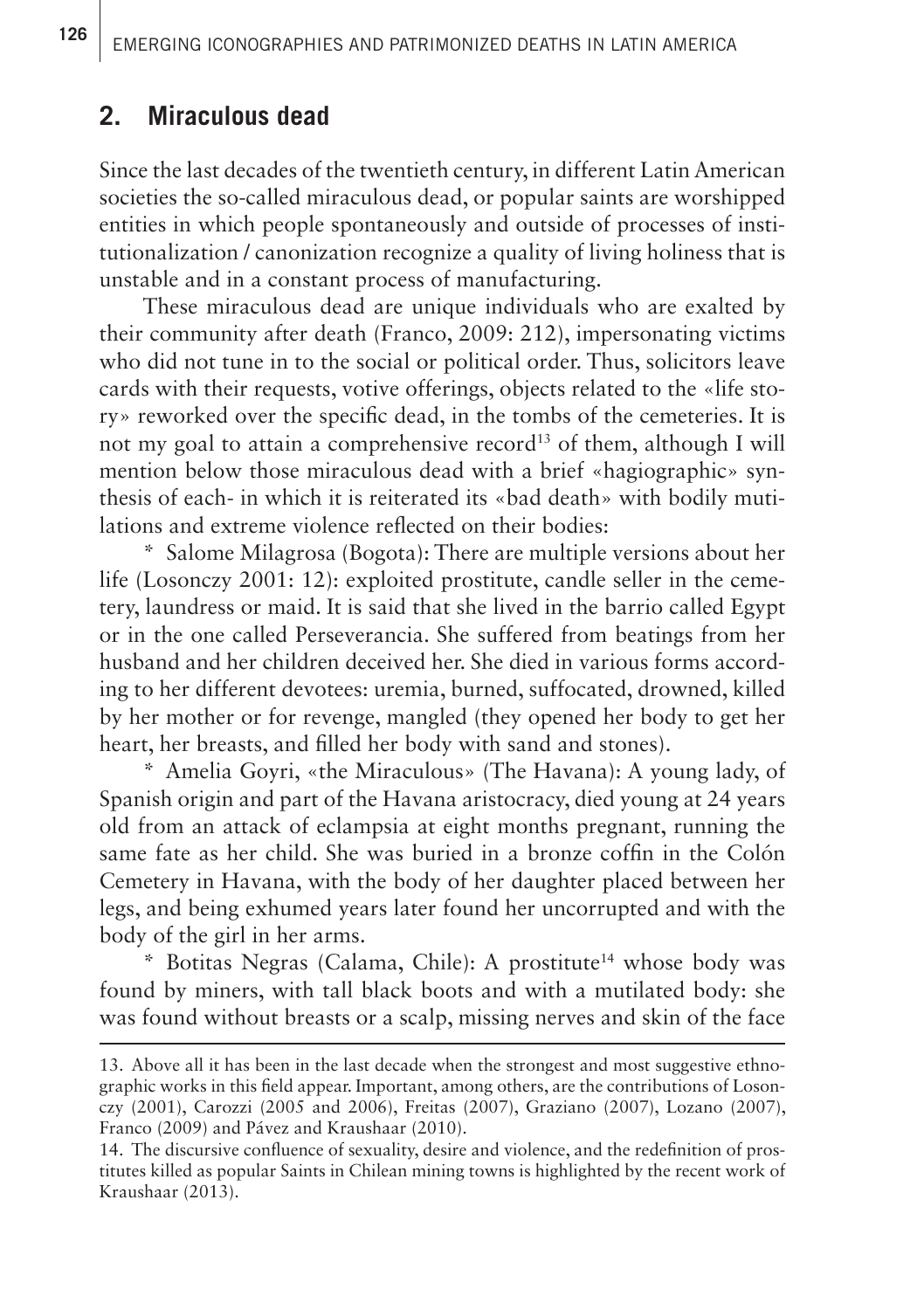and ears, and the hand, skin and tendons in the left arm and forearm, eaten by animals (Pavez and Kraushaar, 2010).

\* Jararaca and Baracho (Mossoró and Natal): The cangaceiro 15 Jararaca, was wounded and arrested by police after a shootout in Mossoró (Freitas, 2007). In the middle of one night, the police pulled him out of prison and buried him alive in the Mossoró cemetery in the Brazilian northeast. Another illiterate and petty thief, Baracho (Freitas, 2007), known as «the murderer of taxi drivers», after a forced confession escaped from various prisons until he was arrested in his favela of Natal and was killed in an abandoned lot by 18 shots, dying with thirst.

\* Machera (Merida): Venezuelan Malandro, fabulist and risky, who died of a hundred police bullets after an epic chase in which he disarmed and killed several policemen (Franco, 2009).

\* Maria Soledad Morales (Catamarca, Argentina): Kidnapped young, forced to use cocaine and then gang-raped by a gang of adult men linked to local political power. Her mutilated body was thrown into the street.

\* Sarita Colonia: An indigenous migrant from the provinces in Lima, where she had a hard and deprived life as a domestic worker and casual seller (Marzal, 2000: 554-556). She died young, at 26, and was buried in a common grave in the cemetery of El Callao and did not have a funeral. After her death, people began to visit her grave leaving candles and flowers because her reputation became miraculous. There are several versions of what her life was and of how she died. The most official indicates her death as malaria in a hospital, and the most popular records indicate that she was raped and then murdered. Over time, her devotees bought a plot of the cemetery and erected a mausoleum or chapel in her honor. In the words of Alejandro Ortiz: «It was a simple local person like any other, she was poor, died in anonymity and was buried in the mass grave (i.e., no one knows where). This identification of the marginal ones with the common life of Sarita should be one of the keys to the success of devotion» (1990: 201). It seems that the dockers of the port of Callao were the first social group that began to worship Sarita Colonia, but also marginal groups such as prostitutes, criminals and homosexuals. Today we face a highly popular cult of Lima, where migrants, indigenous and informal street vendors teem.

\* Omayra Sanchez (Armero, Colombia): The eruption of the Nevado del Ruiz volcano in Colombia in 1985 produced an avalanche of ash and mud that buried the town of Armero. The media and television

<sup>15.</sup> Bandit in search of justice and revenge for the lack of jobs or food (translator's note).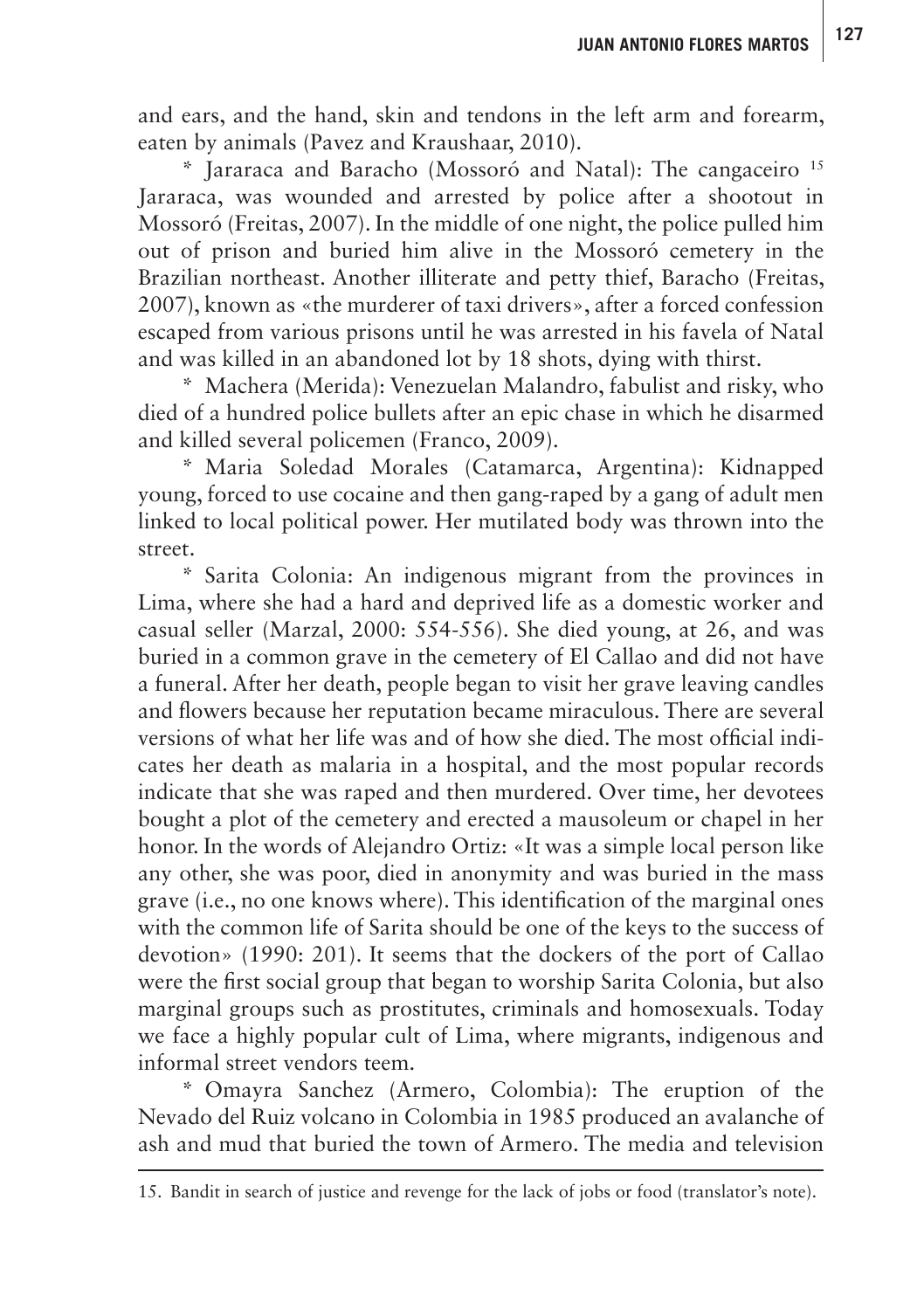broadcasted live the agony of Omayra Sanchez, 12, who died tragically before the cameras without anybody that could do anything for her after three days soaked and buried in the wreckage of her own home. In the place that was her home a tomb was erected and has become a pilgrimage of thousands of people each year.

To answer the question asked by Freitas (2007, 66): —«What raw material makes a popular saint?»— This author recapitulates some features that characterize this social promotion of the dead: they were stigmatized in life, victims of violence (state, domestic, sexual, gender); they would also be sharing in many cases a sort of «social death» —that which generates stigma, abandonment, neglect, extreme poverty or persecution— before their physical death $16$ .

Another shared trait would be that this is mostly «dead without owners» (without relatives to claim the body, identify them or provide them the funeral rituals patterned in such contexts). Despite this, appearing endowed with history and a strong symbolic meaning, they are appropriated or «adopted» by the local community (Freitas, 2007: 83) that is responsible for their funeral, or assumes a secondary burial<sup>17</sup>.

Among the mass of the dead from the past of a cemetery, the sanctifiers popular efforts are focused on what we call the most public deaths «indigestible» for its drama and violence. These are socially reconverted through a process that promotes the figure of the miraculous dead and popular saints (Freitas, 2007: 66-67).

What we see in some Latin American societies is the development of processes and strategies of ritual and mythical character, which can be interpreted from the perspective of a common cultural *patrimonialization* of death, with the purpose of facing the discontinuity of memory, forgetfulness and anonymity emerged from the political and social violence. In the ritual strategies the petition and the miracle appear repeatedly correlated and, as Losonczy points out they transfer a kind of «em-

17. The subject of secondary burials would be a trait that the miraculous dead or popular saints would share, both in Colombian cemeteries (Velasquez, 2009: 33) as in the Omayra Sánchez case, and Sarita Colonia, who are «taken out» by relatives or people that received some favor from them and are moved from mass graves, non sacred sites or small tombs, and now they erect for them a more individualized tomb or mausoleum.

<sup>16.</sup> «Most of the miraculous dead are poor, weak and even strangers. Several of the stories of the miraculous dead tell us they died alone, without funerals, hungry, thirsty, without family and abandoned. It is long after their death that their body, 'in bones' tell some stories, they are found by someone who 'charitably' decided to bury him in exchange for some favor; and then as long as their 'effectiveness' is checked by the devotee they spread their miraculous power and build a 'chapel'. The contaminated power of a dead is transformed into protective and beneficial, thanks to the ritual solidarity» (Franco, 2009: 337).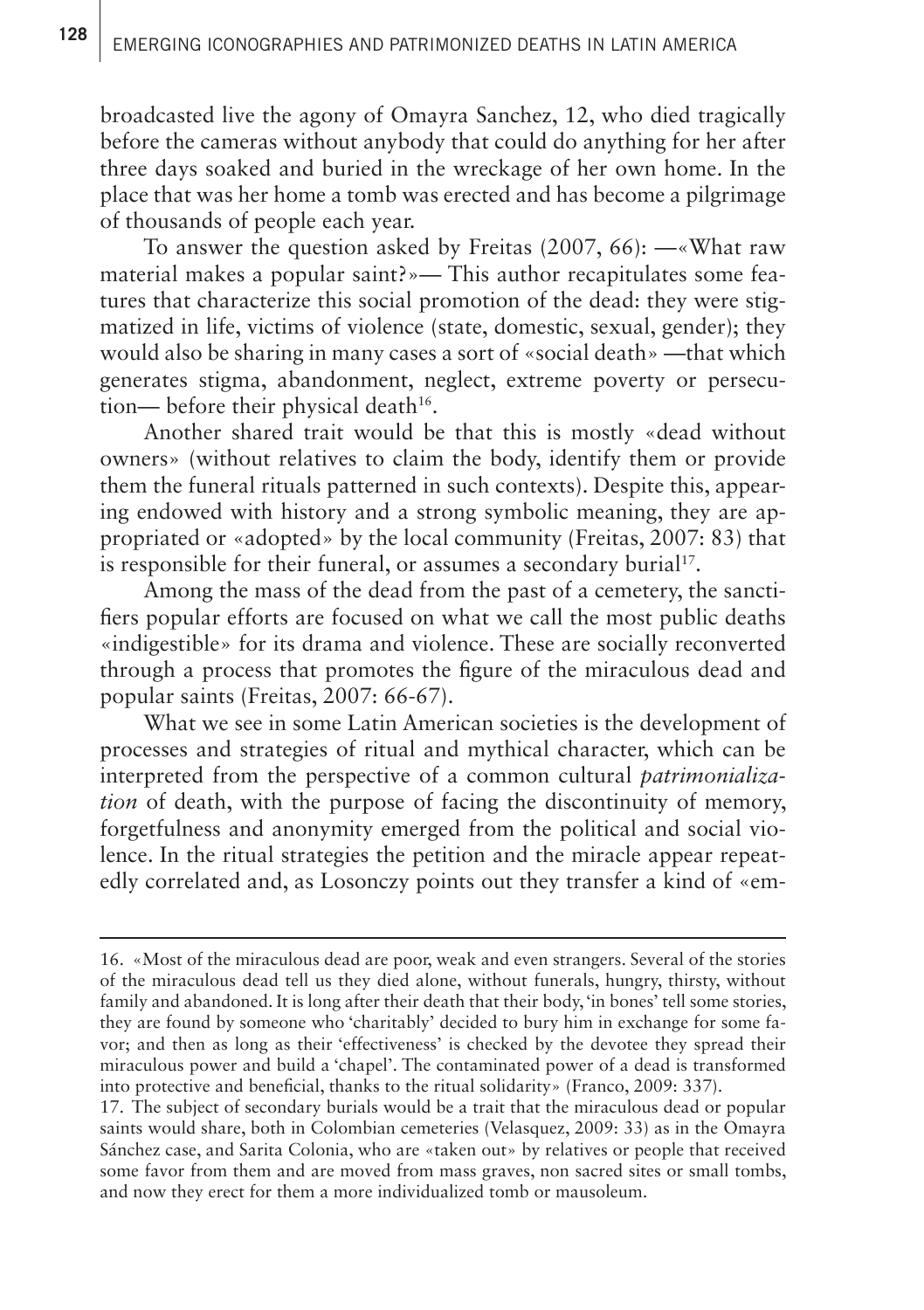blematic dead from the memories of the family to a ritual and mythical record of the shared memory» (2001: 12).

Expressing a different commitment to the relational model of Catholic patronage and more vertical dependence on the «favor» of the official saints, in the relationships established with these popular saints a model of an egalitarian and horizontal interchange —a «more equal partnership» is outlined says Losonczy (2001: 20). So the «petitioners» try to follow these miraculous dead with a more direct and individual logic, an agile access to achieve these favors.

Both in their words and in their ritual acts, petitioners and these popular saints inaugurate a kind of egalitarian reciprocity pact. Thus, we can focus the cult to the popular saints, from its offer of access roads and recovery of both their «agency» as political subjects (Losonczy, 2001: 21), at the same time that they facilitate the emergence of a new type of civil and collective memory, in outline, in construction— *«that heals the violent rupture of the old social relations and brings to light the edge of urban graves, a possibility for the entry of new subjects, a political space of citizenship»* (Losonczy, 2001: 22).

According to Freitas, this kind of worship would be allowing *«to deal with frames of public social conflicts»*. Through ritual, the local community would be showing a reading of the «unofficial» divergent history, from that conveyed by the public authorities of the time, through stories from the past or affirming the miracles of today (Freitas, 2007:84).

From the comparison of *ethnographies* produced on these cult figures, we can identify policies and even «legal» dimensions shared between the cult of the miraculous dead or popular saints of the mentioned cemeteries, and worship in Mexico to Santa Muerte. Solicitors turn in their daily lives and in critical times of their life cycle to ask for «favors» to these power entities —their letters or motions may come to resemble the narrative rhetoric of an instance or administrative «office»— which actually could be considered to be services provided by a conventional state in a popular logic of reciprocity. In the case of «Botitas Negras», her tomb is used by solicitors as an office or cabinet «of government»: «*We can see the sanctuary of Botitas Negras as a 'government office' that receives requests (letters) and gifts (payments), and the miraculous saint as minister of bio-politics theocracy that dispenses 'protection of life' and is involved with miracles, in support of the fragmented subjects that have been belittled by the 'invisible hand' of the neoliberal government»* (Pavez and Kraushaar, 2010 : 447).

These popular saints, miracle workers replaced the political and judicial actions in some contexts and scenarios of structural violence, inse-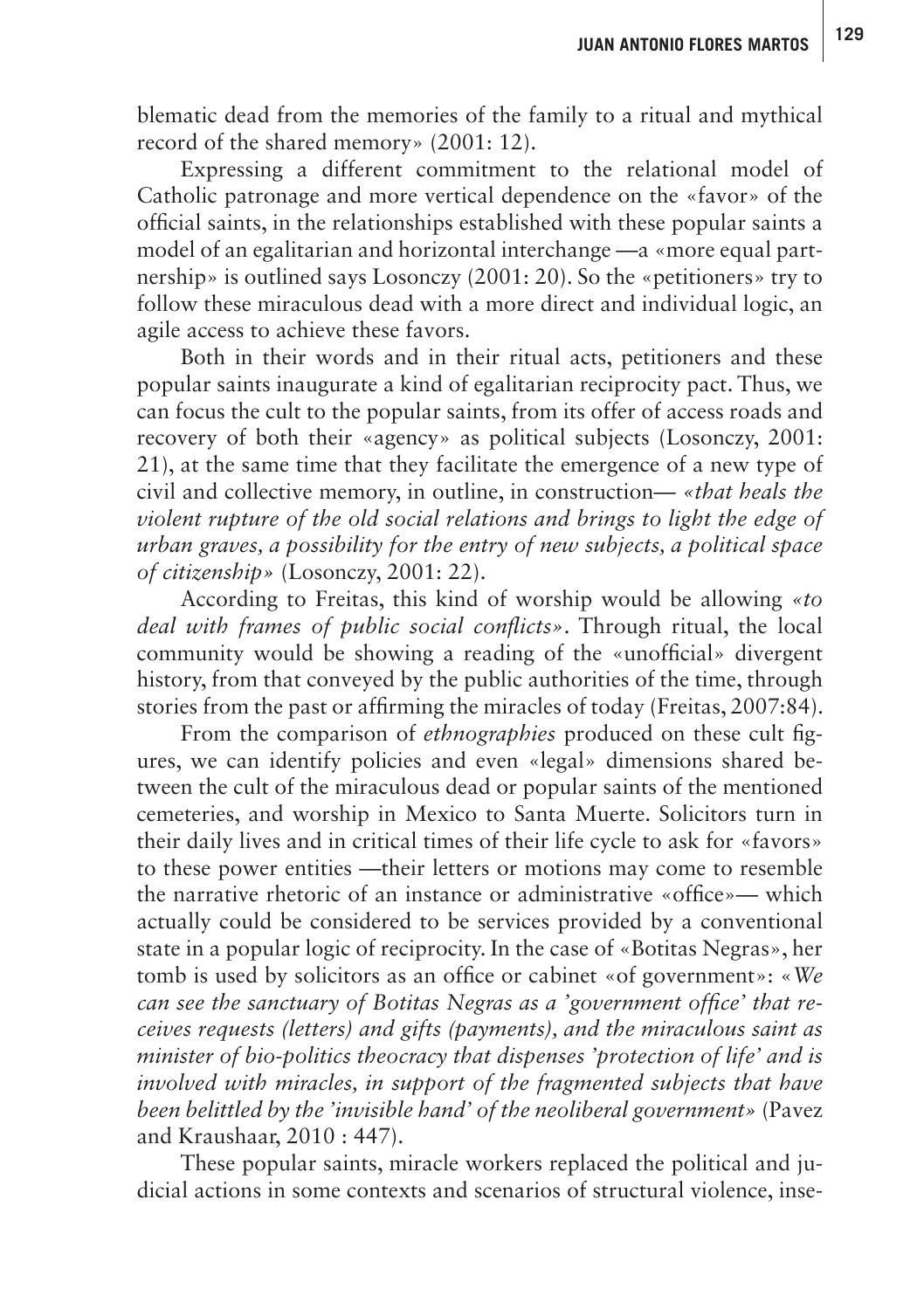# 130 | EMERGING ICONOGRAPHIES AND PATRIMONIZED DEATHS IN LATIN AMERICA

curity and impunity, where the neoliberal state is absent and in permanent dereliction of duties. In this experience of everyday life and ritual practices, there is no place for «anomie»; the miracle<sup>18</sup> must settle the scope of the passions to contribute to a justice that is not obtained by right (Pavez and Kraushaar, 2010: 484).

### **3. Adopted dead**

As my brothers have disappeared, tonight I hope the river brings me a corpse to make my deceased. To all in the port that has lost someone, we are missing someone, someone has been taken from us, we are orphans, widows. Because of this, daily we hope that the dead come into the murky waters between the palisades, to make them our brothers, fathers, husbands or children.

(Jorge Eliécer Pardo, 2008. Sin nombres, sin rostros ni rastros —story—)

To worship anonymous unidentified<sup>19</sup> souls is a practice already established in Latin American societies that seems to go beyond in Colombia, through ritual and artistic expressions that influence them to manifest a logic of «adoption» of the unidentified dead, NN dead<sup>20</sup> by solicitors in some localities and cemeteries in Colombia.

As the fragment that heads this section illustrated, the Colombian rivers such as the Magdalena or the Cauca reflect the traumatic reality that Colombia lives, full of death, violence and disappearances<sup>21</sup> during

20. From the Latin «Nomen nescio» without a name, name unknown.

<sup>18.</sup> «[...] The 'government' of a popular saint like Botitas Negras allows to say the opposite: the miracle has in modern popular theology similar meaning that the jurisprudence, in the state of emergency, and consequently, the neo-liberal concepts of the state refer to 'salvific' theories of modern politics» (Pavez and Kraushaar, 2010: 476).

<sup>19.</sup> They are called in Peru «miraculous little souls» (Ortiz, 1990: 201), «Animitas» in Chile (Benavente, 2011), «single spirit» in Colombia (Losonczy, 2001), or «Animas del Guasare» in Venezuela (Navas, 1997; Franco, 2009).

<sup>21.</sup> According to 2010 data from the National Institute of Legal Medicine and Forensic Sciences, a partial and incomplete count of 245 cemeteries in the country, recorded 10,048 dead NN —by that time there was missing data from an additional 800 cemeteries. In May 2011, the Institute of Legal Medicine estimated 12,724 unidentified dead NN. In 2013, 4,000 children appeared buried in cemeteries as Colombian NN unidentified dead, and the National Commission on Disappeared estimated 7,400 dead «lost» in cemeteries, assuming they were practically impossible to identify. The National Registry of Disappeared of that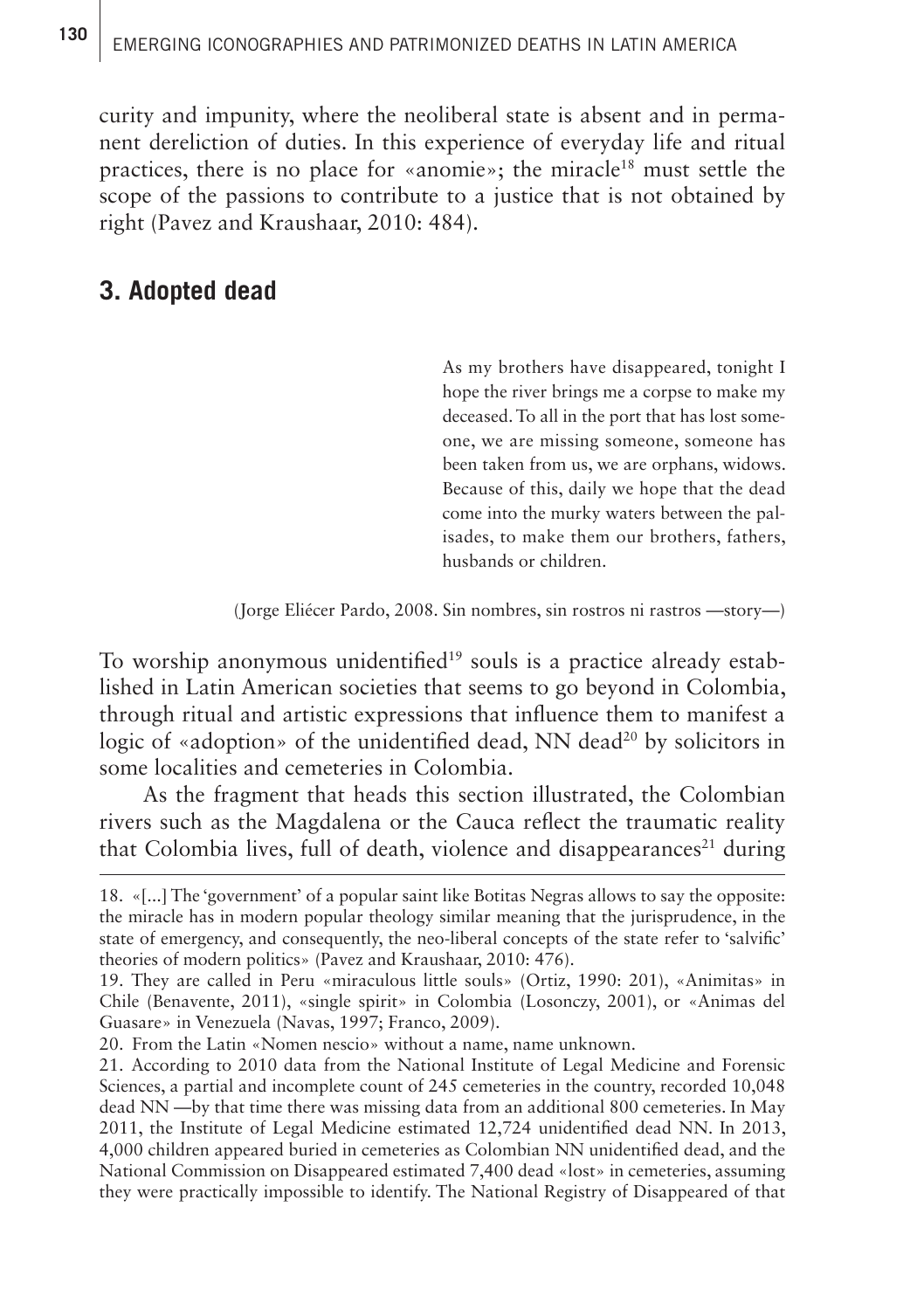**<sup>131</sup> JUAN ANTONIO FLORES MARTOS**

decades of civil war, when used as makeshift mass graves moving the murdered, seeking their executioners to eliminate evidence of violent death and the identity of the person.

We have few works of analysis or anthropological perspective on the reality of the NN killed in Colombia. Most approach it from a partial way-Blair (2005), Velasquez (2009), Chaves (2010 and 2011), Vieira (2008) and Sanchez (2010) —or journalistic-Nieto (2012)—. The best and most complete work is Uribe (2011). There is a recent documentary by a Colombian artist Juan Manuel Echavarria (2013): «Requiem NN».

Here I am interested in comparing the funeral ritual practices and treatment of corpses in two stages of post-conflict Colombia; for this I will follow Uribe (2011).

In Beltran, belonging to the city of Marseille, a swirl of the Cauca attracts many remains of corpses, and before them there is an indifferent and more dehumanizing of those human remains installed in a standardized way and customary use —even with the handling of remains on the river in the games of children to leave school (Uribe, 2011: 42-43)—. Most of the time these remains are not collected and taken to the municipality to proceed to their possible identification and burial (Velasquez, 2009: 36). It also highlights a practice of obliterating the identity and even the very existence of those anonymous and unidentified dead. In declaring the Colombian Ministry of Culture to this cemetery in Marseille «Historical and Architectural Heritage» the Society of Ornato Municipal ordered the painting of white tombstones for over 400 NN dead who were found there, producing the «obliteration» of the few details (sex, year of burial of the remains) that could facilitate future identification (Uribe, 2011: 44-45). Villagers Beltran-Marseille do not feel concerned with the fate of human remains.

At the opposite pole, it would be the formula or social protocol exhibited by the people of Puerto Berrio —to the banks of the Magdalena river— and the treatment provided to those anonymous NN dead: with a practice of collection, care, adoption and «family integration» (giving

institute recorded 91,352 missing persons in 2014, of which 67,999 people were still missing in Colombia, and of which 20,787 were classified as forcibly disappeared [\(http://www.](http://www.medicinalegal.gov.co/index.php/component/content/article/739) [medicinalegal.gov.co/index.php/component/content/article/739](http://www.medicinalegal.gov.co/index.php/component/content/article/739) —figures-of-people-missing— in —Colombia-get-a-91352-records—). The dead NN came to constitute 67% of buried dead, as for example in the cemetery of Rionegro according to a report by the NGO «EQUITAS» (Guberek, Guzman and Vejarano, 2010: 36): 462 unidentified bodies were buried at some point in this cemetery. Colombian Equitas Consultants (Colombian Interdisciplinary Team Forensic Work and Psychosocial Assistance) have requested that the human remains of dead NN are declared Cultural Heritage of Colombia to facilitate their protection and identification.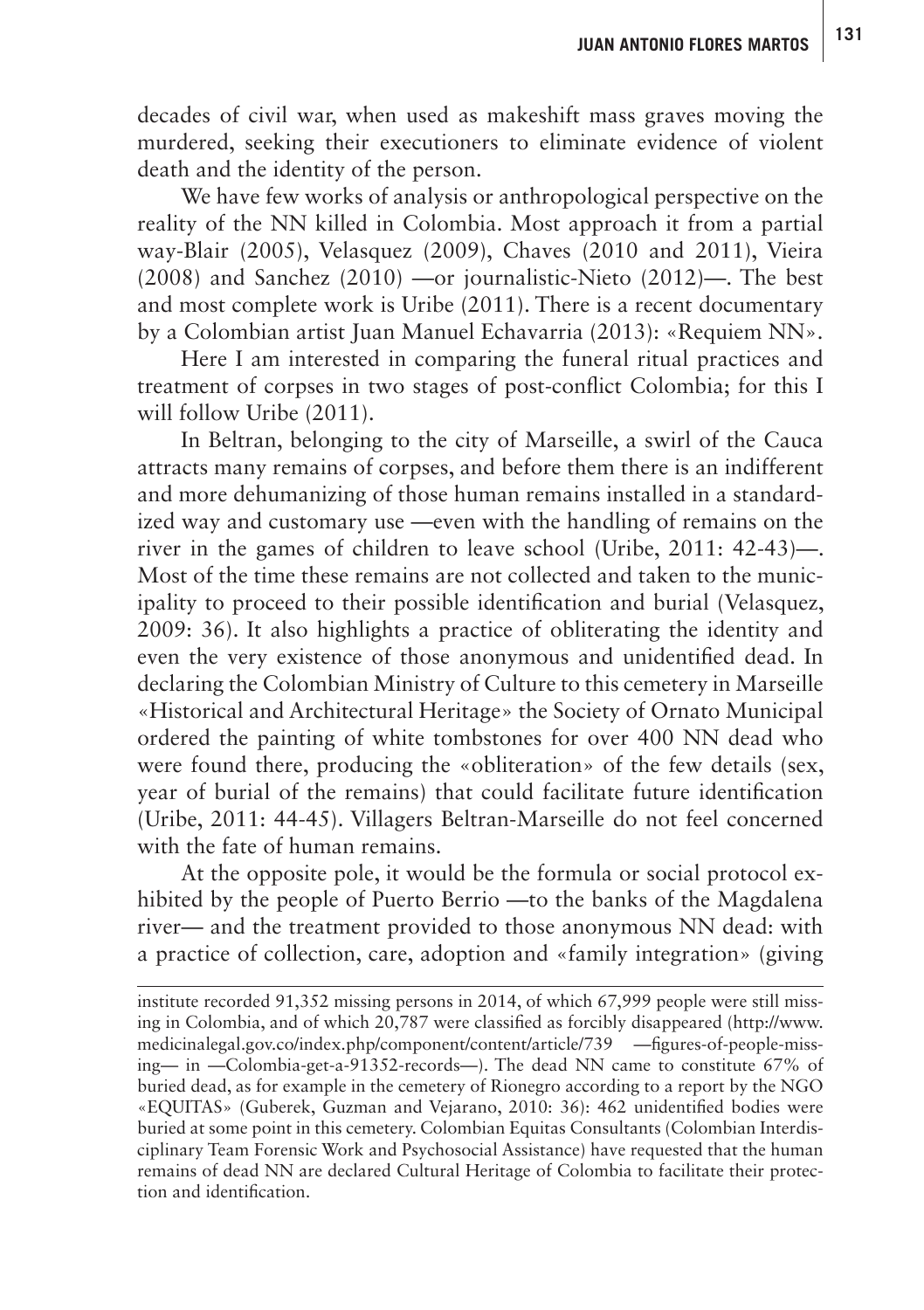even the names), teaching a conversion process in miraculous dead or popular saints $2^2$ . Let us dwell on the sociocultural logic that is active there. These corpses or dismembered remains reach their shores, and are rescued and «adopted» by relatives of other missing dead (also thrown into the river or buried in mass graves) that were never recovered. This adoption means giving them a new social identity. Thus, you can read «NN Carlos» or «Sonia NN», or phrases of thanks. The people choose them to ask favors before vital crises and everyday problems, which generates a process of *patrimonialization —*from below, from popular and spontaneous character— of some of those NN dead «adopted» and renamed. This process of «endorsing» the body found, allows these families to exercise their right to share their grief, relieve their pain and fix the memory and remembrance of their loved one. The dead is also a disappeared victim of this extreme violence, whom they have not been able to make a proper funeral for or a place in a cemetery, like a small headstone, and thus be able to continue with their life.

I would like to conclude with a reflection on the agency of the subject implied in these new treatments and «contracts» established by the residents of Puerto Berrío with some of these NN dead. I do not mean in this case a «political» agency —as to which Kraushaar Pavez (2010) referred to the worship of Botitas Negras—, but a more basic agency with which to regain the initiative or some control of their daily lives. To begin with, the solicitor chooses the NN dead in the cementery, and paints on the tombstone of the niche the word «chosen» (see Image 1). This election is a first step in the process of «adoption» initiated with this NN and the activation of a «contract» in which the parties will exchange gifts (the dead can grant the favors requested and the 'adopter' citizen is concerned with the care and attention of the grave, and the ritual dialogue with prayers and conversations with the dead at his grave). It is an exchange that slows or reverses the usual hierarchical positions among the official Catholic saints and the «devotees» who ask favors: instead of being the saint the «patron» in this relationship with the NN, the «solicitor» is who happens to sponsor the dead chosen from a multitude of graves of unidentified dead. It may be the case that a miraculous dead the solicitor initially chose does not work and is abandoned, and the dead can subse-

<sup>22.</sup> This practice of adopting the dead NN is not exclusive to Puerto Berrio, we have some reference that is spreading in other parts of Colombia. This is the case of the Ríonegro cemetery —next to Medellín (Antioquia)— where the Spanish photographer Gervasio Sanchez already observed in 2010 that *««Some niches of NN have been adopted by anonymous citizens who, perhaps, seek solace for their own losses. The tombstones are gleaming; flowers, fresh, and are still guarded by angels on Greek pedestals. On one you can read: «N.N. Thank you for the favor received «*» (Sanchez: 2010).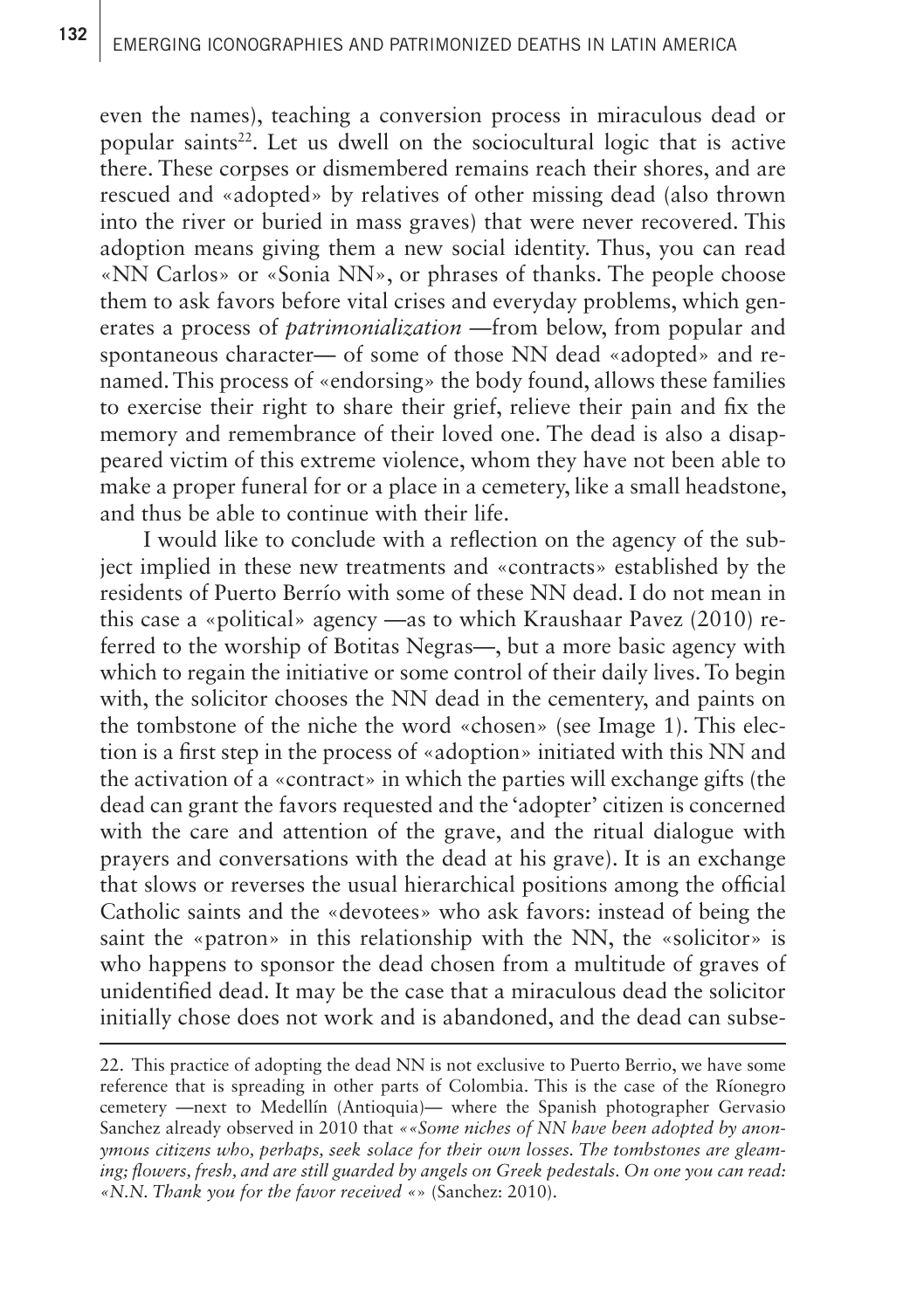quently be chosen by another solicitor, and in that second option be miraculous for the new solicitor, as indicated by Uribe (2011: 41).

This ritual practice and dialogue, and the process of «adoption» which is dramatized, deserves a more thorough ethnography from the perspective and logic of kinship —in this case an established ritual kinship— and of the formulas that modernity introduced into the processes of transformation of these societies. The emphasis we get from both, the informants and the few available analyses, determine the existence of a «family of choice», a «recomposed» family in which the NN dead is not only «baptized» with their own name, but even gets to receive the «name» from which he was sponsored and adopted<sup>23</sup>. Perhaps it is interesting to identify where the limits of this «familiar» insertion are, checking if there is an «adopted» NN dead that ends up being buried in a family tomb —mausoleum, pantheon— along with the other deceased members of that citizen or adoptive family.

## **4. Living dead**

Our life depends largely on the type of agreement that we establish with the dead.

(Restrepo, 2000)

I was interested to approach the *patrimonialization* of culture —from the bottom up— that the subordinate sectors activate in these practices and rituals, condensed into figures of death and dead, towards a counter-hegemonic logic that makes the culture flourish as a process of disputing power (Wright, 1998: 137).

We face some specifically Catholic cults and ritual practices —their users are still Catholics—. Although it is a much more plastic, malleable and aesthetic ritual –that allows more changes and additions in the case of the Santa Muerte (such as necklaces of Santeria, the speech of beings of light and the «energy» of the Marian-Trinitarian spiritualism, strength chains and testimonies of Pentecostalism), the logic and activated substrate is the popular Catholicism.

Based on the profiles of practitioners and users of these cults and rituals, it is important to note that a majority of them share a way of life immersed in informality and characterized by precariousness. They are

23. *«Another man told us he had chosen several NNs, giving them his surname; he visits them periodically and converses candidly with them»* (Uribe, 2011: 41).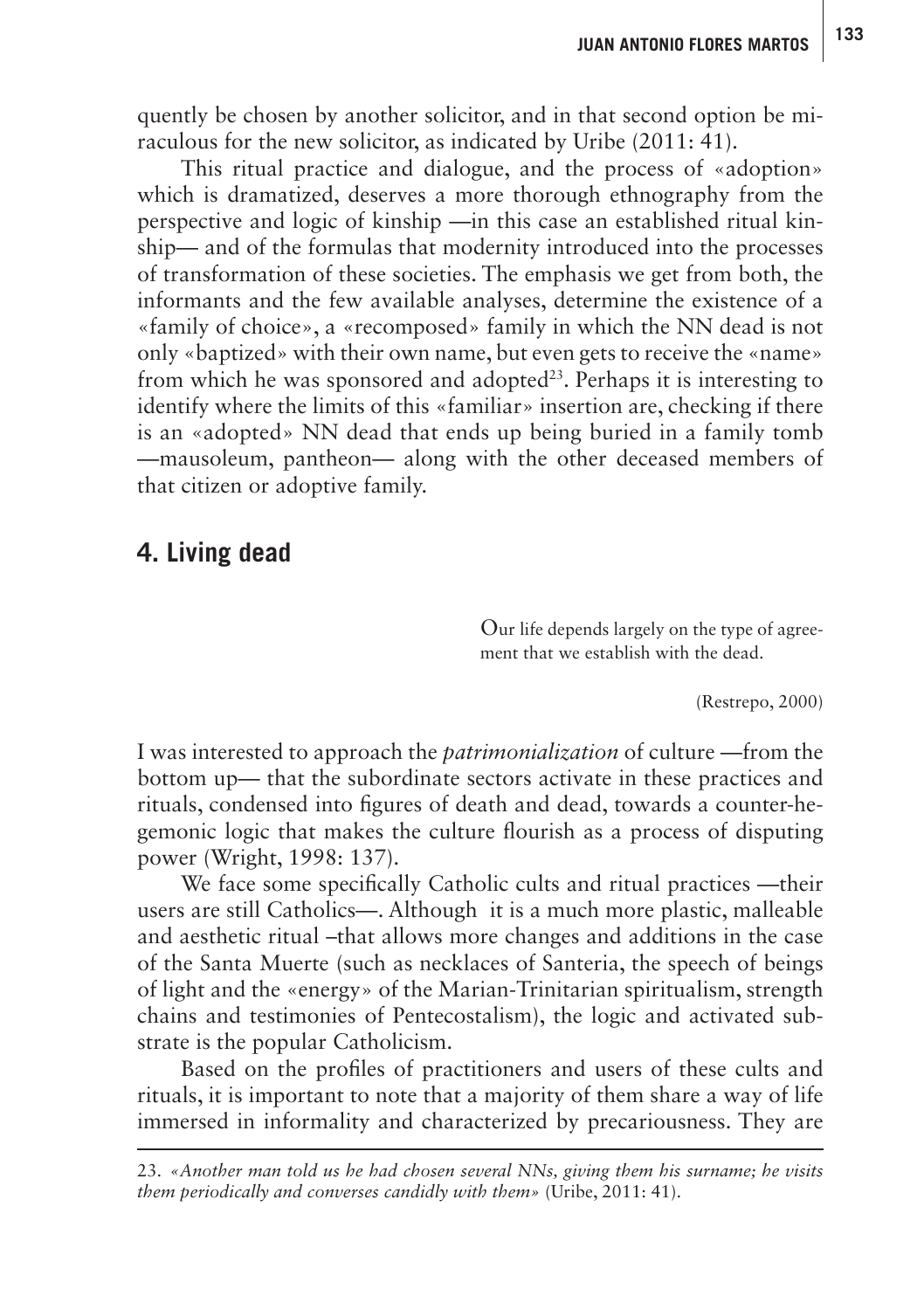part of a band of the population that is especially sensitive to physical and social vulnerability, generated in a context of political, social and economic crisis and change.

They intensely suffer from the effects of abandonment of the state and its neoliberal policies on basic issues such as infrastructure, security, justice, social services, and most of the requests and demands to negotiate with these dead «saints» could be managed and resolved by a competent State. They are repeatedly amazed at how people who come to these figures seek shelter and protection against the most basic questions. These solicitors exhibit a literal profile of «homeless» of the state and government institutions.

They come to ask favors and requests to these figures of holy death, in a non-exclusive nor unique way, after checking the inefficiency, the «deafness» or the slow response of other saints, whether more official like the Virgin of Guadalupe, or more popular like San Judas Tadeo in Mexico. These figures allow communication and accessible and direct negotiation without special or complex mediations. Or, if you go to this mediation, this is very lax, not structured ecclesiastically and without the need to be permanent and marked —but rather tends to be occasional or intermittent.

The trait that perhaps more strongly connects the cult of Santa Muerte, with the vast panorama of emerging cults of miraculous dead in other parts of Latin America, is that in the context of ubiquitous presence and «power of death», a sector of the population (the most vulnerable) bid to strengthen their dialogue, deals and negotiations with these figures that embody death, taking its emblems, symbols, and making their own heritage, even to adopt and to integrate them in the family —as in the case of the dead NN of Puerto Berrio in Colombia—. Thus, seemingly paradoxical, death is turned into «valedora» (the one that validates) and into an asset for serving the solicitors their service —they even sponsor the death in the chosen NN in the cemetery. The solicitors acquire a little more agency on their lives, preventing the death threat surrounding them to continue «reeking their lives,» as expressed in the words of the vicar of Apatzingan spearheading this text. Therein lies the new «covenant» —this time not with the devil, but with the death directly, in which millions of people in Latin America are now betting.

The Santa Muerte —with a capital—, and those other dead or «dead ones» —with lower case— «chosen» or sponsored as agents and powerful allies for their lives, now seem to come to life as zombies, Living Dead as literal landscapes post-conflict and social vulnerability normalized by the hegemony of the neoliberal state in these Latin American societies of singular modernity.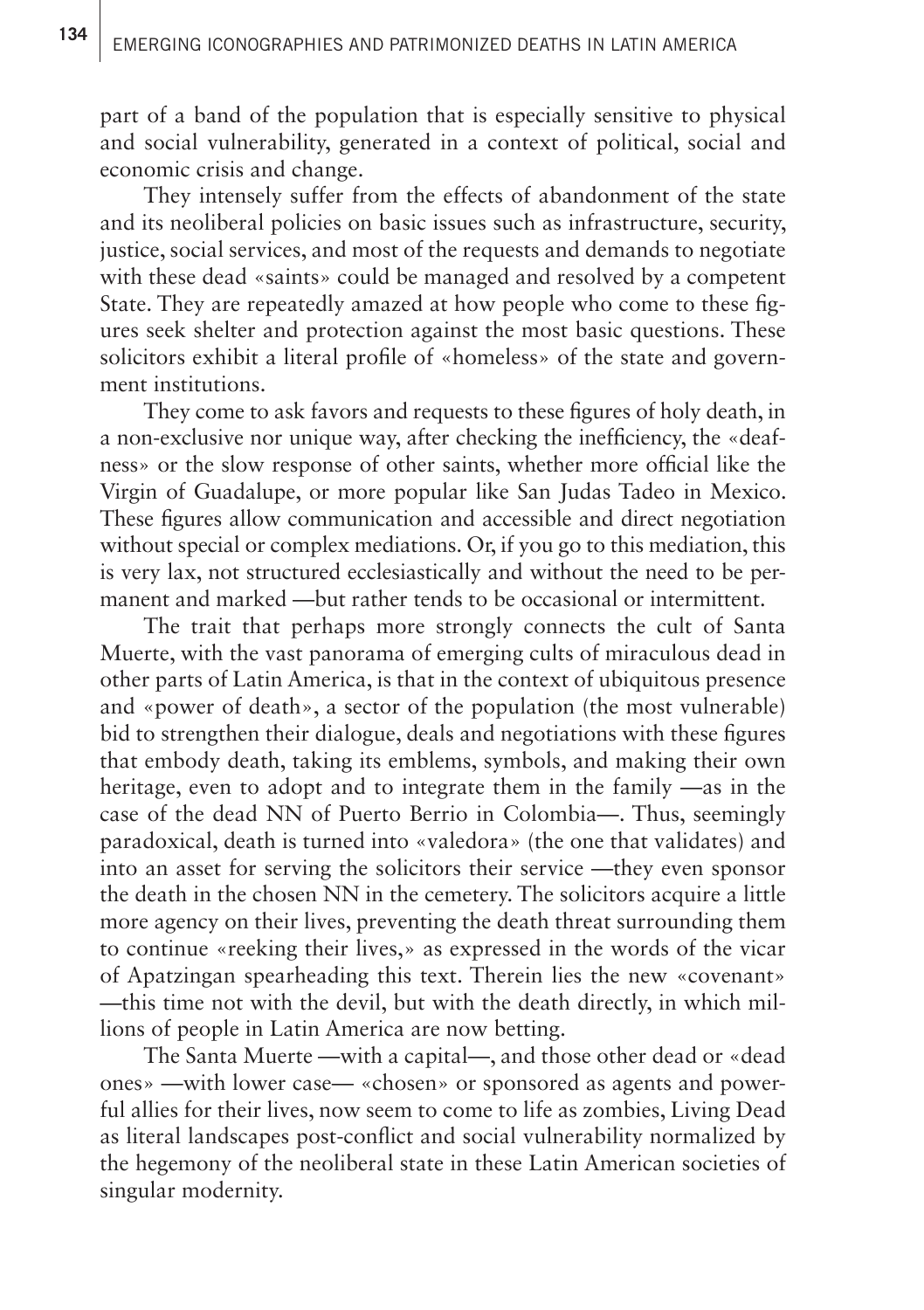## **Bibliography**

- Bartra, R. (1987). *La jaula de la melancolía: identidad y metamorfosis del mexicano.*  México: Grijalbo.
- Benavente, A. (2011). Las «animitas»: Testimonio religioso e histórico de piedad popular en Chile. *Estudios Atacameños*, *41*: 131-138.
- Blair, E. (2005). El exceso codificado en la exclusión social: muertes anónimas, amenazas y desapariciones. In *Muertes violentas. La teatralización del exceso.* E. Blair. Medellín: INER-U. de Antioquia.
- Brandes, S. (2006). *Skulls to the Living, Bread to the Dead. The day of de Dead in Mexico and Beyond*. Oxford: Blackwell Publishing.
- Brandes, S. (2007). Visiones mexicanas de la muerte. In *Etnografías de la muerte y las culturas en América Latina*. J.A.Flores & L. Abad, Coords. Cuenca: UCLM.
- Calavia, O. (1996). *Fantasmas falados. Mitos e mortos no Campo Religioso Brasileiro.*  Campinas: UNICAMP.
- Carozzi, M.J. (2005). Revisando la Difunta Correa: nuevas perspectivas en el estudio de las canonizaciones populares en el Cono Sur de América. *Revista de Investigaciones Folclóricas*, *20*: 13-21.
- Carozzi, M.J. (2006). Antiguos difuntos y difuntos nuevos. Las canonizaciones populares en la década del 90. In *Entre santos, cumbias y piqueteros. Las culturas populares en la Argentina reciente*. D. Miguez y P. Semán, Eds. Buenos Aires: Biblos.
- Ceballos, M.A. (2013). Andrew Chesnut: Culto a la Santa Muerte cobra fuerza en toda América. *El País.cr*, 14 de noviembre de 2013. In [http://www.elpais.cr/frontend/noti](http://www.elpais.cr/frontend/noticia_detalle/7/87929)[cia\\_detalle/7/87929](http://www.elpais.cr/frontend/noticia_detalle/7/87929).
- Chaves, J. (2010). Cuerpo, poder y territorio en rituales y prácticas funerarias del conflicto armado colombiano: un análisis antropológico de algunos municipios de Caldas y Risaralda. *Rev. Eleuthera*, *4*: 230-249.
- Chaves, J. (2011). Entre la violencia sobre el cuerpo y la violencia incorporada, *Hacia la Promoción de la Salud*, *16*(2): 162-172.
- Chesnut, A.R. (2013). *Santa Muerte: La segadora segura*. México: Ariel.
- Chouza, P. (2014). La voz del miedo en Tierra Caliente. *El País* –Internacional–, January 23, 2014. In [http://internacional.elpais.com/internacional/2014/01/23/actualidad/1390514276\\_718558.html.](http://internacional.elpais.com/internacional/2014/01/23/actualidad/1390514276_718558.html)
- Cipolletti, M.S. y Langdon, E.J. (Coords) (1992). *La muerte y el más allá en las culturas indígenas latinoamericanas.* Quito: Abya-Yala.
- Ciudad, A.; Ruz, M.H. & Iglesias, M.J. (Coords.) (2003). *Antropología de la eternidad: la muerte en la cultura maya*. Madrid: SEEM.
- Cornejo, M.; Cantón, M. & Llera, R. (2008). Introducción: la religión en movimiento. In *Teorías y prácticas emergentes en Antropología de la Religión*. M. Cornejo; M. Cantón & R. Llera, Coords. San Sebastián: Ankulegi.
- Dosal, A.L. (2014). ¿Cómo pueden funcionar la cultura y el patrimonio como mecanismos de exclusión? *Pasos. Revista de Turismo y Patrimonio Cultural*, *12*(1): 137-143.
- Echavarría, J.M. (2013). *Réquiem NN.* Colombia/Canadá: Lulo Films [67 min].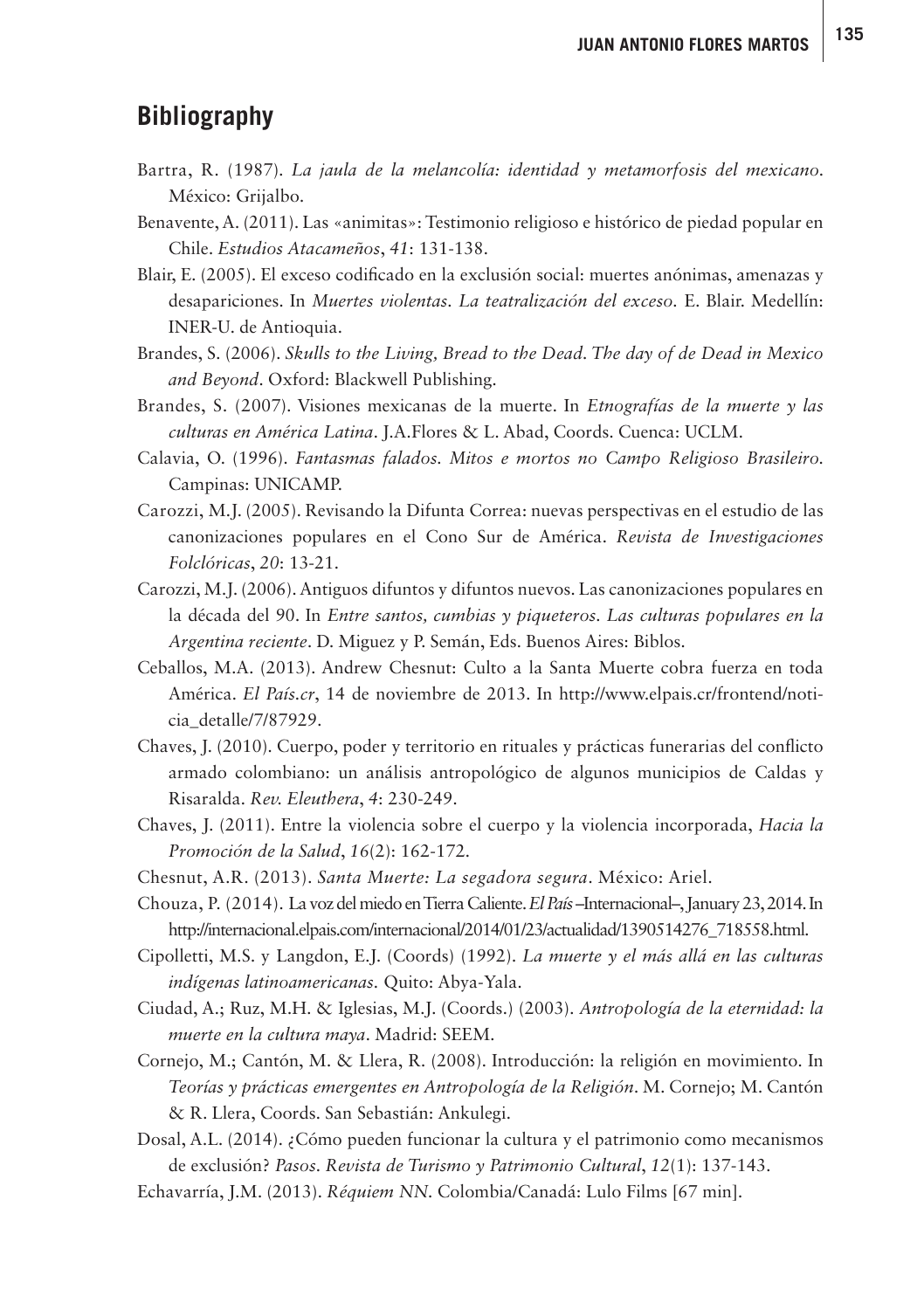- Fernández, G. (2013). El «Tío» está sordo: Los mineros bolivianos y el Patrimonio Cultural Inmaterial. *AIBR, Revista de Antropología Iberoamericana*, *8*(3): 303-322.
- Flores, J.A. (2007). La Santísima Muerte en Veracruz, México: vidas descarnadas y prácticas encarnadas. In *Etnografías de la muerte y las culturas en América Latina.* J.A.Flores & L. Abad, Coords. Cuenca: UCLM.
- Flores, J.A. (2008). Transformismos y transculturación de un culto novomestizo emergente: la Santa Muerte mexicana. In *Teorías y prácticas emergentes en Antropología de la Religión.* M. Cornejo; M. Cantón & R. Llera, Coords. San Sebastián: Ankulegi.
- Flores, J.A. (2009). Patrimonialización de la cultura indígena y tradicional en Bolivia y México: la Unesco y los efectos no deseados en la Medicina Kallawaya y el Día de Muertos. En *América indígena ante el siglo XXI*. J. López & M. Gutiérrez. México: Siglo XXI.
- Flores, J.A. y Abad, L. (Coords.) (2007). *Etnografías de la muerte y las culturas en América Latina*. Cuenca: UCLM.
- Fragoso, P. (2007). La muerte santificada. La fe desde la vulnerabilidad: devoción y culto a la Santa Muerte en la Ciudad de México. Tesis de Maestría en Antropología Social, CIESAS.
- Fragoso, P. (2011). De la «calavera domada» a la subversión santificada. La Santa Muerte, un nuevo imaginario religioso en México. *El Cotidiano, 169*: 5-16.
- Franco, F. (2009). *Muertos, fantasmas y héroes. El culto a los muertos milagrosos en Venezuela*. Mérida: ULA.
- Freitas, E.T. (2007). ¿Cómo nace un santo en el cementerio? Muerte, memoria e historia en el noreste de Brasil. *Ciencias Sociales y Religión*, *9*(9): 59-90.
- Graziano, F. (2007). *Cultures of devotion: folk saints of Spanish America*. New York: Oxford University Press.
- Guberek, T.; Guzmán, D. & Vejarano, B. (2010). Cementerios legales. El uso de información de cementerios en la búsqueda de desaparecidos: Lecciones de un estudio piloto en Ríonegro, Antioquia. *Propuestas metodológicas para la documentación y búsqueda de personas desaparecidas en Colombia* (Informe): 31-43. Colombia: EQUITAS. In [https://](https://hrdag.org/wp-content/uploads/2013/02/44.pdf) [hrdag.org/wp-content/uploads/2013/02/44.pdf](https://hrdag.org/wp-content/uploads/2013/02/44.pdf).
- Hernández, G.M. (2008). Un zombi de la modernidad: el patrimonio cultural y sus límites. *La Torre del Virrey: revista de estudios culturales*, *5*: 27-38. In [http://www.latorredelvir](http://www.latorredelvirrey.es/archivo/la-torre-del-virrey-revista-de-estudios-culturales/numero-5/)[rey.es/archivo/la-torre-del-virrey-revista-de-estudios-culturales/numero-5/.](http://www.latorredelvirrey.es/archivo/la-torre-del-virrey-revista-de-estudios-culturales/numero-5/)
- Hidalgo, C. (Comp.) (2011). *Etnografías de la muerte. Rituales, desapariciones, VIH/SIDA y resignificación de la vida.* Buenos Aires: CICCUS.
- Huffschmid, A. (2012) Devoción satanizada: La Muerte como nuevo culto callejero en la Ciudad de México. *iMex Revista. México Interdisciplinario, 2*(3): 97-107.
- Kraushaar, L. (2013). Crimen y exhibición de prostitutas en el norte de Chile. Producción y uso de las imágenes del cuerpo de mujeres asesinadas. *Aisthesis, 53*: 29-51.
- Lewis, O. (1964). *Los hijos de Sánchez*. México: FCE.
- Lomnitz-Adler, C. (2006). *Idea de la muerte en México*. México: FCE.
- Losonczy, A.-M. (2001). Santificación popular de los muertos en cementerios urbanos colombianos. *Revista Colombiana de Antropología, 37*: 6-23.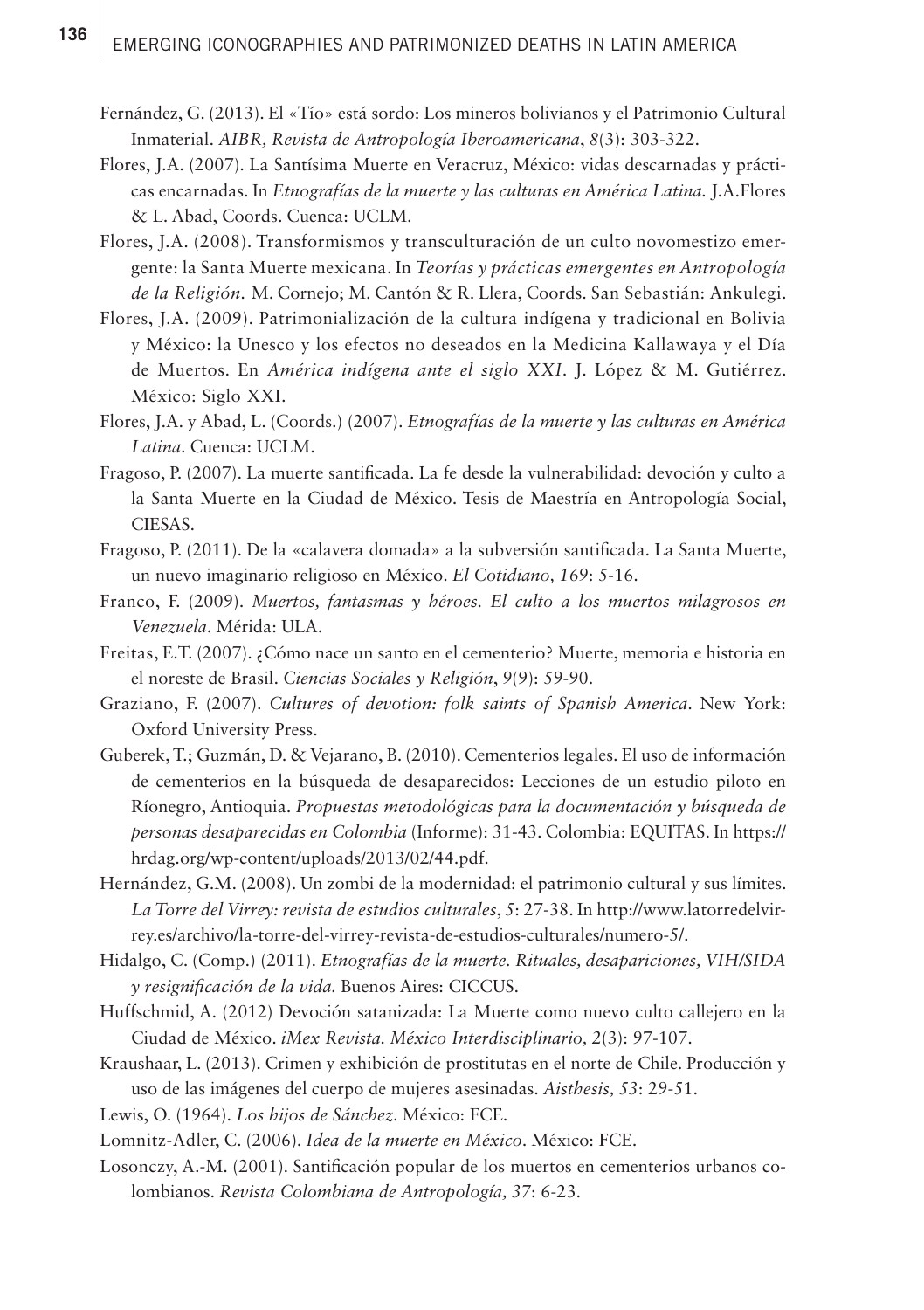Lowry, M. (1947). *Under the Vulcano*. New York: Reynal and Hitchcok.

- Lozano, C. (2007). Memoria, violencia e identidad: la canonización popular de María Soledad Morales en la provincia argentina de Catamarca. *Revista Cultura y Religión, I*(2): 74-89. In [https://dialnet.unirioja.es/ejemplar/206125.](https://dialnet.unirioja.es/ejemplar/206125)
- Marzal, M. (2002). *Tierra encantada: tratado de antropología religiosa de América Latina*. Lima: PUCP.
- México Unido… (2013): *La Seguridad Pública en México de 2006 a 2012*. México Unido contra la Delincuencia A.C. In [http://mucd.org.mx/recursos/Contenidos/Estudiosycifras/](http://mucd.org.mx/recursos/Contenidos/Estudiosycifras/documentos2/Seguridad%20Publica%20en%20Mexico%202006-2012.pdf) [documentos2/Seguridad%20Publica%20en%20Mexico%202006-2012.pdf](http://mucd.org.mx/recursos/Contenidos/Estudiosycifras/documentos2/Seguridad%20Publica%20en%20Mexico%202006-2012.pdf).
- Navas, E. (1997). *Ánimas de Guasare*. Coro: Ediciones Do ut des.
- Nieto, P. (2012). *Los escogidos*. Medellín: Sílaba Editores.
- Ortiz, A. (1990). Expresiones religiosas marginales: el caso de Sarita Colonia. In *Pobreza urbana: relaciones económicas y marginalidad religiosa*. M. Varcálcel, Ed. Lima: PUC.
- Ortiz, S. & Lagarriga, I. (2007). Santería y Espiritualismo Trinitario Mariano. Interrelación e imaginario ideológico en la Ciudad de México. In *Enfermedad y religión: un juego de miradas sobre el vínculo de la metáfora entre lo mórbido y lo religioso.* J.L. Ramírez, Comp. México: UAEM.
- Pardo, J.E. (2008). Sin nombres, sin rostros ni rastros. *Revista Número, 58*: 10-12.
- Pávez, J. y Kraushaar, L. (2010). Nombre, muerte y santificación de una prostituta. Escritura y culto de Botitas Negras (Calama, Chile, 1969-2008). *AIBR*, *Revista de Antropología Iberoamericana, 5*(3): 447-492.
- Paz, O. (1998). *El laberinto de la soledad*. México: FCE.
- Restrepo, L.(2000). Prólogo. En *La muerte y sus símbolos. Muerte, tecnocracia y posmodernidad.* O*.* Rivera. Medellín: Universidad de Antioquia.
- Reyes, C. (2010). *La Santa Muerte. Historia, realidad y mito de la Niña Blanca.* México: Porrúa.
- Roush, L. (2012). Don't leave me Unprotected. The Heresy of La Santa Muerte in Social Context. In *Faith is the Place. The Urban Cultures of Global Prayers*. MetroZones, Eds. Berlin: B\_books.
- Rulfo, J. (1955). *Pedro Páramo*. México: FCE.
- Sánchez, G. (2010). La memoria comienza a desenterrarse. *Heraldo.es,* Blog *Los desastres de la guerra* (Gervasio Sánchez), 28 de enero de 2010. In [http://blogs.heraldo.es/gerva](http://blogs.heraldo.es/gervasiosanchez/?p=741.)[siosanchez/?p=741.](http://blogs.heraldo.es/gervasiosanchez/?p=741.)
- Scheper-Hughes, N. (1997). *La muerte sin llanto. Violencia y vida cotidiana en Brasil*. Barcelona: Ariel.
- Uribe, M.V. (2011). Against Violence and Oblivion: The Case of Colombia's Dissapared. In *Meanings of Violence in Contemporary Latin America*. G. Polit. & M.E. Rueda, Eds. New York: Palgrave Macmillan.
- Velásquez, P.A. (2009). Los cementerios… Territorios intersticiales. *Hacia la Promoción de la Salud, 14*(2) :24-38.
- Vieira, C. (2008). Nadie podrá pagar ni reparar la orfandad en que hemos quedado. *Humboldt*, *50*(150): 56-59.